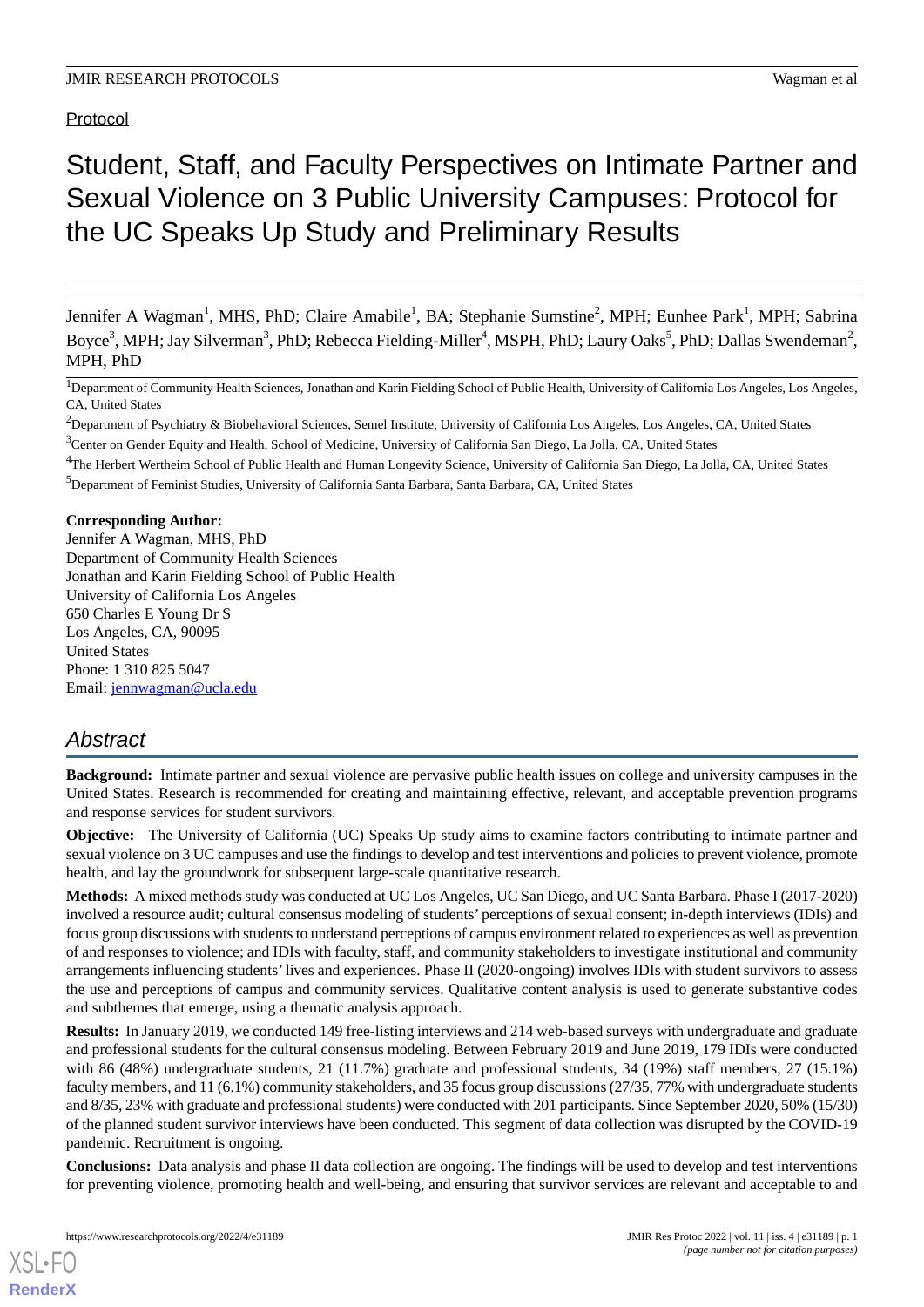meet the needs of all individuals in the campus community, including those who are typically understudied. The findings will also be used to prepare for rigorous, UC–system-wide public health prevention research.

**International Registered Report Identifier (IRRID):** DERR1-10.2196/31189

(JMIR Res Protoc 2022;11(4):e31189) doi: [10.2196/31189](http://dx.doi.org/10.2196/31189)

### **KEYWORDS**

campus-based violence prevention; intimate partner violence; sexual violence; mixed methods research; public health approach; prevention; student-led; trauma-informed research; University of California

# *Introduction*

# **The Public Health Problem of Intimate Partner and Sexual Violence on College Campuses**

Intimate partner violence (IPV) and sexual violence are pervasive public health issues on college and university campuses in the United States [\[1](#page-13-0),[2\]](#page-13-1). IPV is defined by the US Centers for Disease Control and Prevention as "physical violence, sexual violence, stalking, and psychological aggression (including coercive tactics) by a current or former intimate partner (i.e., spouse, boyfriend or girlfriend, dating partner, or ongoing sexual partner)" [[3\]](#page-13-2). It is estimated that one-third of all college students in the United States have experienced some form of IPV [\[4](#page-13-3)], and 20% of female and 6% of male students [[1\]](#page-13-0) have experienced sexual violence while in college [\[1](#page-13-0),[2\]](#page-13-1). Sexual violence, defined by the Centers for Disease Control and Prevention as "a sexual act that is committed or attempted by another person without freely given consent of the victim or against someone who is unable to consent or refuse," includes sexual assault, rape, and sexual coercion [\[5](#page-13-4)]. Although most commonly perpetrated by individuals known to the victim or survivor, including and oftentimes an intimate partner, sexual violence also includes unwanted acts used by persons who are not intimate partners and by persons not known to the victim or survivor [\[5](#page-13-4)].

IPV and sexual violence have been associated with increased risk of anxiety and depression, suicidal ideation, migraines, unprotected sex, unintended pregnancy, reduced access to reproductive health services, alcohol and substance use, and HIV and other sexually transmitted infections [\[2](#page-13-1),[6\]](#page-13-5). Compared with students unexposed to violence, college survivors of sexual assault are significantly more likely to have reduced grade point averages and slower time to completion of their degree and have an increased likelihood of leaving college or university altogether [\[7](#page-13-6)].

Data from 71,421 undergraduates found higher odds of sexual assault among cisgender women (vs cisgender men), transgender people (vs cisgender men), gay (vs heterosexual) men, and bisexual (vs heterosexual) students [\[8](#page-13-7)]. A study at a Hispanic-serving institution found that sexual and gender minority undergraduate students who experienced past-year violence were more than twice as likely to report some type of interference with their academic lives (eg, obtaining poor grades and missing class or work) compared with heterosexual, cisgender students who experienced past-year violence [[9\]](#page-13-8). Studies have consistently found that violence is perpetrated at higher rates against students with (vs without) disabilities both

during [\[10](#page-13-9)[-12](#page-13-10)] and before enrolling in college or university [[12\]](#page-13-10). This body of research highlights the need for culturally, racially, socially, and gender-relevant services for survivors of sexual and relationship violence.

# **White House Task Force to Protect Students From Sexual Assault**

In January 2014, President Barack Obama established the *White House Task Force to Protect Students from Sexual Assault* (hereinafter referred to as the *White House Task Force*) to strengthen federal enforcement efforts and provide recommendations and tools that colleges and universities could use to address sexual assault on their campuses [[13\]](#page-13-11). Since its establishment, US institutions of higher education have increasingly adopted approaches to address campus-based violence. Many schools have received funding through the Office on Violence Against Women *Campus Program* of the US Department of Justice, created by Congress to provide grants to develop and strengthen trauma-informed victim services and strategies to prevent, investigate, and respond to sexual assault, sexual harassment, domestic violence, dating violence, and stalking [\[14](#page-13-12)]. Other schools have used institutional funding to establish and support violence prevention programs, including the University of California (UC), a public university system of 10 campuses that identifies preventing and responding to sexual violence and sexual harassment (SVSH) as top priorities.

### **UC Sexual Assault Prevention and Response**

In June 2014, in response to the *White House Task Force*, UC President Janet Napolitano formed the *President's Task Force on Preventing and Responding to Sexual Violence and Sexual Assault* to improve current UC sexual violence prevention processes and develop recommendations for implementing strategies to improve prevention, response, and reporting procedures [\[15](#page-13-13)].

Between June 2014 and January 2016, UC implemented 7 components of an intended *comprehensive* system-wide model for addressing campus SVSH. These included (1) creation of a system-wide website for access to campus resources and important information; (2) mandatory education and training on sexual violence issues and prevention; (3) establishing a *Campus Assault Resources and Education (CARE): Advocate Office for Sexual and Gender-Based Violence and Sexual Misconduct* on each campus; (4) designating individuals on each campus to help respondents (ie, perpetrators) understand their rights and the investigation and adjudication processes of UC; (5) strengthening UC policy against sexual and domestic violence, stalking, and harassment as part of ongoing compliance with the federal Violence Against Women Act; (6) following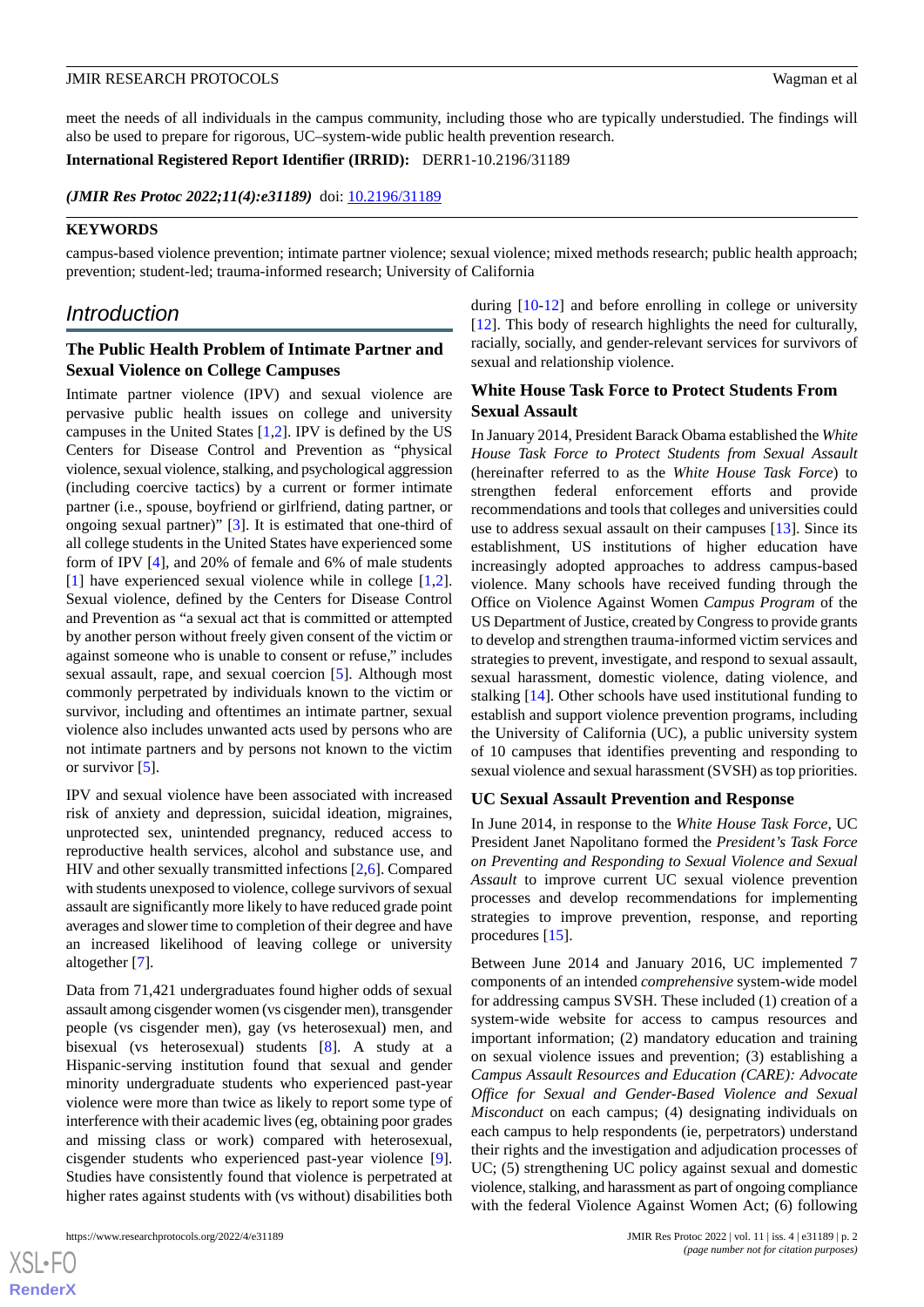a standardized 2-team response model at each campus (including 1 team for case management to review sexual misconduct reports and a second team focused on policies, community relations, prevention, and intervention using a campus collaborative approach); and (7) system-wide procedures for investigating, adjudicating, and imposing sanctions in student cases of SVSH [[15\]](#page-13-13).

Although the multicomponent approach of UC to address SVSH has established a strong foundation for cultivating a system-wide culture of respect and safety, it is not *comprehensive* per the definition used by the *White House Task Force*. Their recommended model for comprehensively assessing and responding to campus violence includes four action steps: (1) identifying the prevalence and determinants of sexual assault on campus through climate surveys, (2) developing evidence-based prevention strategies for sexual assault, (3) establishing investigation and adjudication procedures to respond to reports of sexual violence, and (4) improving federal enforcement efforts [\[13](#page-13-11)]. Missing from the approach of UC is the implementation of a campus climate survey and the development of evidence-based prevention strategies.

<span id="page-2-0"></span>Campus climate surveys have been recommended for assessing the scope and context of violence on campuses to create and maintain effective, relevant violence prevention and response programs that are acceptable to the students and meet the needs of student survivors [\[13](#page-13-11),[16\]](#page-13-14). To date, UC Berkeley is the only UC campus that has conducted a climate survey focused on sexual violence and other forms of sexual, dating, and relationship harm. Thus, we lack evidence on the scope and nature of SVSH across the UC system, precluding our ability to tailor programs to meet the needs of each campus population.

#### **Objectives**

This paper describes the protocol for phase 1 (2017-2021) and phase 2 (2020-ongoing) of a mixed methods research study conducted on 3 UC campuses. The goal of this research is to prepare for future implementation of a quantitative climate survey or an alternative research design that will allow for systematic, in-depth assessment of the prevalence, determinants, and nature of campus-based violence. [Textbox 1](#page-2-0) shows the 6 research aims of this study.

The design of this project was informed by guidelines from the comprehensive campus sexual assault climate assessment model developed by the Center on Violence Against Women and Children (VAWC) of Rutgers University [\[17](#page-13-15),[18\]](#page-13-16) and from the implementation overview and lessons learned report of the MyVoice Working Group [\[19](#page-13-17)].

Textbox 1. Research aims of this study.

#### **Research aims**

- Aim 1: assess students' perceptions of sexual consent
- Aim 2: understand students' perceptions of the campus environment related to sexual assault, sexual harassment, and dating violence
- Aim 3: investigate institutional and community arrangements influencing students' lives and experiences
- Aim 4: examine how campus prevention, education, and response efforts can be tailored to meet the unique needs of diverse individuals and communities
- Aim 5: learn about student survivors' use and perceptions of campus- and community-based violence and mental health services
- Aim 6: lay the groundwork for subsequent quantitative research and effective prevention programs coupled with healing-centered comprehensive response services at each campus

# *Methods*

### **Study Setting and Timeline**

There are 10 campuses in the UC system, and this project was conducted on three in Southern California: UC Los Angeles (UCLA), UC San Diego (UCSD), and UC Santa Barbara (UCSB; [Figure 1\)](#page-3-0). The project began during the 2017-2018

academic year (AY). The main phase of data collection was conducted in AY 2018-2019, during which time student enrollment by campus was as follows: 30,873 undergraduate and 14,074 graduate students at UCLA; 30,285 undergraduate and 8513 graduate students at UCSD; and 23,070 undergraduate and 2906 graduate students at UCSB [\[20](#page-13-18)-[22\]](#page-13-19). The full project timeline is shown in [Figure 2](#page-3-1).

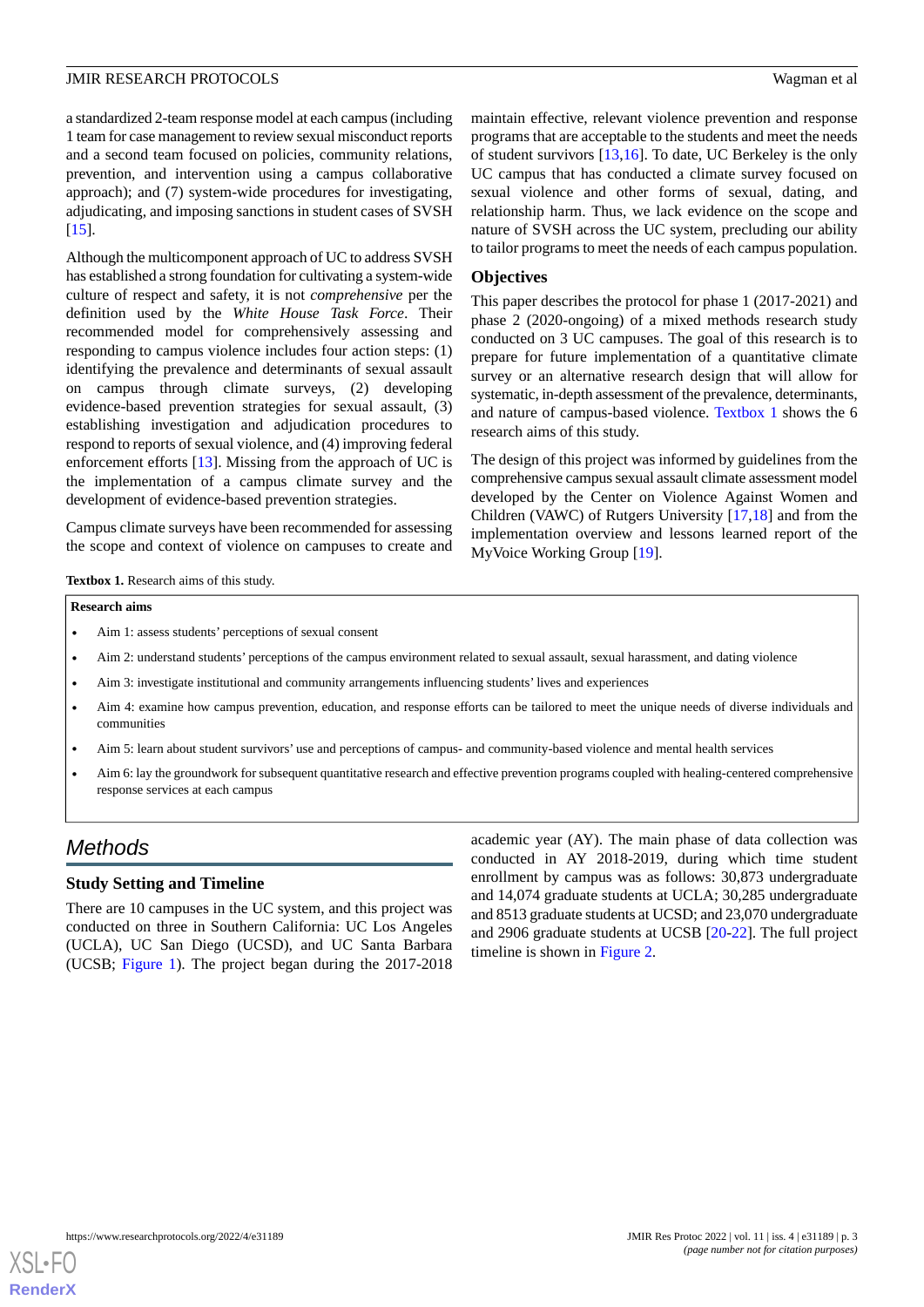<span id="page-3-0"></span>**Figure 1.** Map of California showing the 10 University of California campuses and highlighting the 3 campuses involved in this study.



<span id="page-3-1"></span>**Figure 2.** Timeline and steps of planning and implementing the project from academic year (AY) 2017-2018 to AY 2020-2021. CCM: cultural consensus modeling; FGD: focus group discussion; IDI: in-depth interview; UC: University of California; UCOP: University of California Office of the President.

| Conceptualizing and<br>planning the project                                                                                                                                                                                                                | Resource audit and<br>phase I data collection                                                                                                                                                                                                                        | Phase I data analysis and<br>phase II launch                                                                                                                                                                                                                          | <b>Phase I results sharing</b><br>and phase II ongoing                                                                                                                                           |  |
|------------------------------------------------------------------------------------------------------------------------------------------------------------------------------------------------------------------------------------------------------------|----------------------------------------------------------------------------------------------------------------------------------------------------------------------------------------------------------------------------------------------------------------------|-----------------------------------------------------------------------------------------------------------------------------------------------------------------------------------------------------------------------------------------------------------------------|--------------------------------------------------------------------------------------------------------------------------------------------------------------------------------------------------|--|
| • Met with UCOP and UC campus<br>leaders<br>• Reviewed campus climate<br>literature from across UC<br>system and nation<br>• Met with national research<br>experts from other universities<br>• Established multi-UC campus<br>planning and advisory group | • Conducted resource audit on<br>each of the 3 UC campuses<br>• Created compendium of<br>resources<br>• Established and trained team of<br>students, staff and faculty<br>researchers from the 3 UC<br>campuses<br>• Phase I collection of CCM, IDI,<br>and FGD data | • Cleaned and organized phase I<br>CCM, IDI, and FGD data<br>• Began analysis of phase I CCM.<br>IDI, and FGD data<br>• Wrote preliminary reports of,<br>and presented results from<br>phase I data<br>· Started phase II collection of IDI<br>data from UC survivors | • Presenting phase I findings<br>at conferences and<br>meetings<br>• Submitting manuscripts to<br>peer-reviewed journals<br>• Phase II collection of IDI<br>data from UC survivors is<br>ongoing |  |
| AY 2017-2018                                                                                                                                                                                                                                               | AY 2018-2019                                                                                                                                                                                                                                                         | AY 2019-2020                                                                                                                                                                                                                                                          | AY 2020-2021                                                                                                                                                                                     |  |

# **Conceptualizing and Planning the Project (AY 2017-2018)**

Project conceptualization began with a visioning and prioritization workshop at a meeting of faculty, staff, and students involved with the Women's Health, Gender, and Empowerment Center of Expertise (WHGE-COE) of the UC Global Health Institute. WHGE-COE participants from all 10 UC campuses identified prevention of campus-based sexual violence as a high priority for system-wide mobilization and collaboration. Official project planning began by reviewing the literature on campus-based violence prevention research from UC and other US colleges and universities. Concurrently, we began iteratively reaching out to, meeting with, and gathering input from leaders and key stakeholders. All planning and advisory group participants and stakeholders are listed in [Textbox 2](#page-4-0).

To learn from experts in campus-based violence prevention research, we invited leaders from 4 experienced teams to consult with our group. A total of 2 half-day learning sessions were led by the Center on VAWC of Rutgers University (drawing on experiences with the #iSPEAK Campus Climate Survey) and the PATH to Care Center at UC Berkeley (drawing on experiences with the MyVoice Survey). In total, 2 full-day consultations were led by researchers from Columbia University (drawing on experiences from the Sexual Health Initiative to Foster Transformation study) [[18\]](#page-13-16) and from the Division of Student Life of the University of Oregon (drawing on their Crisis Intervention and Sexual Violence Support Services). Participants included the faculty leads from each campus; the WHGE-COE Directors; the UCSD Center on Gender Equity and Health staff research associate; the UC Office of the President team; and the CARE Directors from the UC Irvine, and UCSD Advocate Offices for Sexual and Gender-Based Violence and Sexual Misconduct.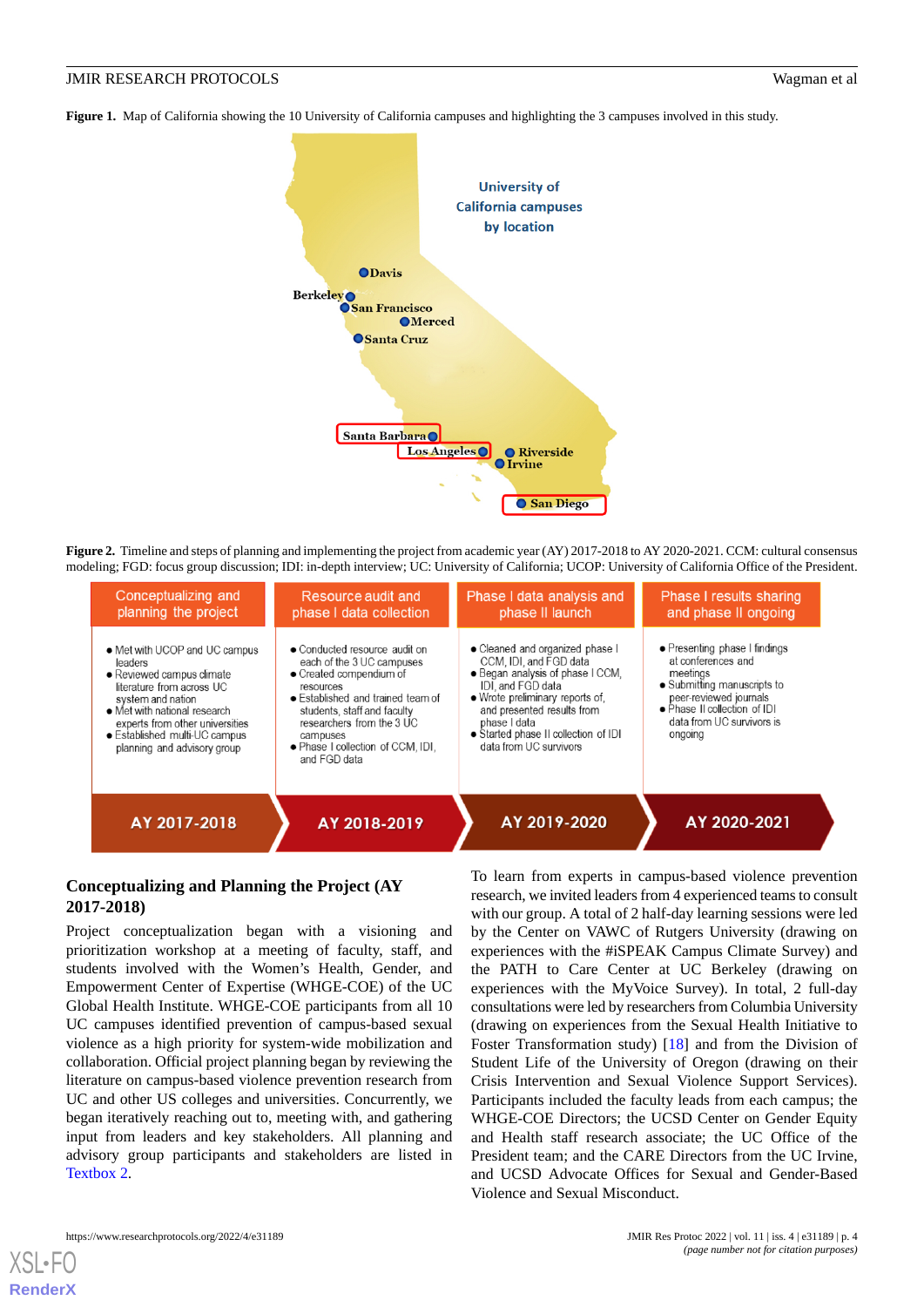<span id="page-4-0"></span>**Textbox 2.** Project conceptualization, planning, and advisory group members.

#### **Campus, office, or center and position**

#### **University of California (UC), Berkeley**

- Violence prevention counselors and advocates from the PATH to Care Center at UC Berkeley
- MyVoice survey research team members

#### **UC Irvine**

• Director of UC Irvine Campus Assault Resources and Education office

#### **UC Los Angeles**

- Associate Professor of Psychiatry and Biobehavioral Sciences, and Epidemiology (these 2 positions are held by the same person)
- Doctoral student of Community Health Sciences

#### **UC San Diego (UCSD)**

- Assistant Professor of Medicine
- Graduate student ambassador to Women's Health, Gender, and Empowerment Center of Expertise (WHGE-COE)
- Director of UCSD Campus Assault Resources and Education office

#### **UC Santa Barbara**

- Professor and Chair of Feminist Studies
- Undergraduate student ambassador to WHGE-COE

#### **UC Office of the President**

- Vice President of Student Affairs
- System-wide Title IX director
- System-wide Title IX coordinator

#### **WHGE-COE**

- Codirector from UC Berkeley
- Codirector and UC Los Angeles Associate Professor (these 2 positions are held by the same person)
- Deputy Director of Research from UC San Francisco
- Deputy Director of Education from UC Santa Barbara
- Deputy Director of Violence Prevention Research and UCSD Assistant Professor (these 2 positions are held by the same person)

#### **UCSD Center on Gender Equity and Health**

- Codirector and Professor of Medicine
- Staff research associate
- Doctoral fellow

# **Resource Audit and Phase I Data Collection (AY 2018-2019)**

#### *Resource Audit*

[XSL](http://www.w3.org/Style/XSL)•FO **[RenderX](http://www.renderx.com/)**

We conducted a resource audit on each campus to examine available information on responding to and preventing IPV and sexual violence, gather input from key informants and stakeholders, and develop relationships with campus community members. This process was informed by the guidelines of the Center on VAWC of Rutgers University [[23\]](#page-13-20). The assessment was coordinated by the study's faculty investigators at UCLA, UCSD, and UCSB, who led all activities with assistance from

their teams and from undergraduate and graduate WHGE-COE student ambassadors on each campus. The resource audit involved 3 main steps.

First, we gathered information through web-based searches, phone calls, and in-person office visits. This was done to explore UC-wide and campus-specific SVSH policies, investigative and adjudicative protocols, campus- and community-based support services for student sexual assault survivors, and on-campus prevention programs to reduce sexual and relationship violence.

Second, we engaged key stakeholders. At each campus, we spoke with the CARE Director or an advocate from the CARE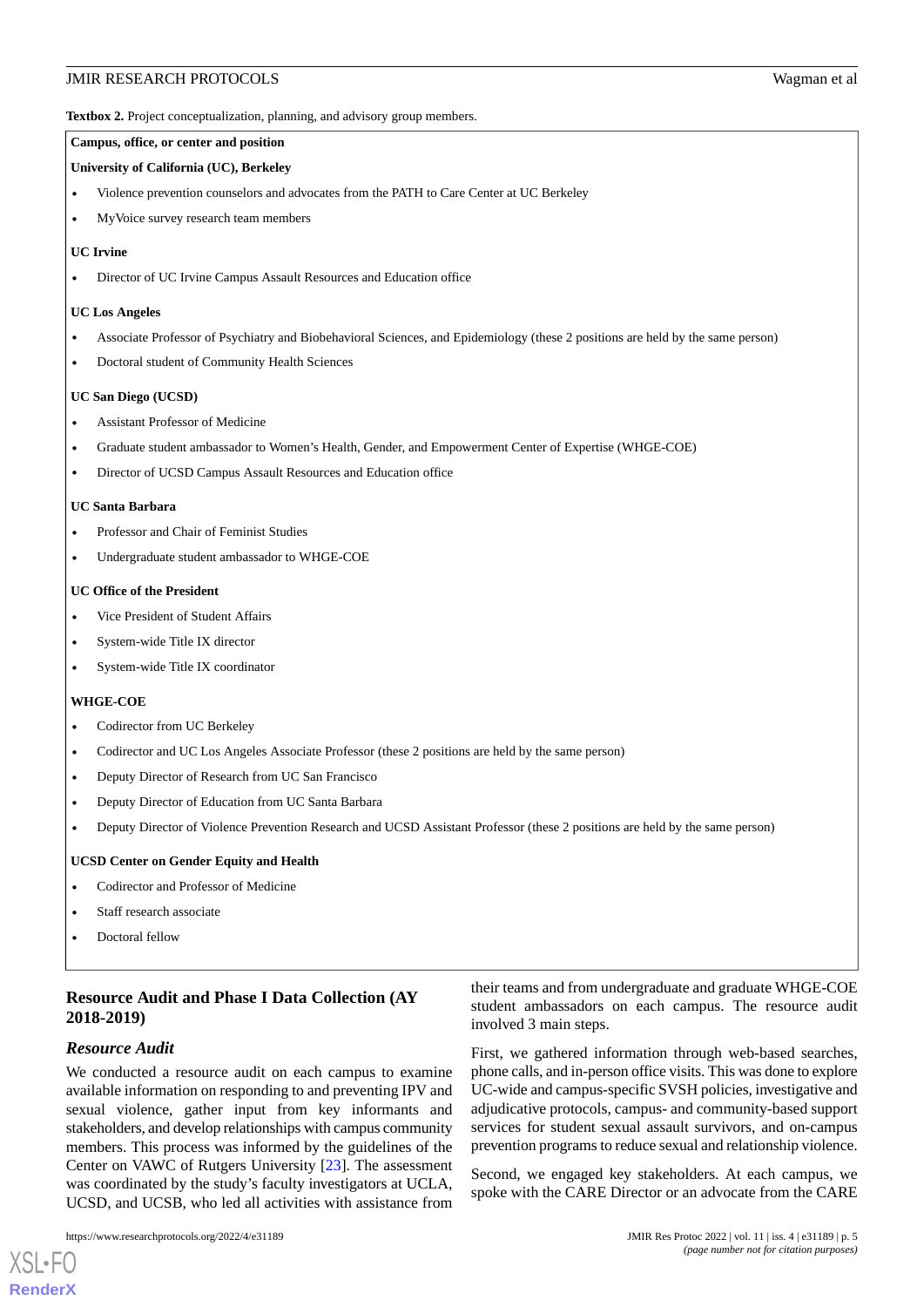for the study.

office, the Title IX coordinator or a Title IX officer, a residential housing administrator, providers from student health services and Counseling and Psychological Services, the Director of Student Affairs, a director or administrator from athletics, and representatives from the Office of Equity, Diversity, and Inclusion; campus police or security; the campus Panhellenic Council; the International Student Center; the LGBT Resource Center; the Undocumented Student Center; and the Black and African American Student Center. Each stakeholder was invited to review and provide feedback on the list of resources gathered, suggest others we should talk with, and make recommendations

Third, information gathered during steps 1 and 2 was used to compile a compendium of resources for each campus. The findings were also used to tailor study design, decide on research methods, and inform the development of research questions. Contacts made during the audit contributed to long-term partnerships and introduced us to people who became members of the research team.

# *Establishing and Training the Research Team and Branding the Project (November-December 2018)*

The full research team was established in November 2019 and included 6 faculty investigators, 3 staff coordinators, and 16 student investigators (10/16, 63% undergraduate and 6/16, 38% graduate students) divided evenly across the 3 UC campuses. In December 2019, all team members participated in a 3-day, in-person training at the UCSD School of Medicine campus. Training focused on (1) research ethics and how to conduct safe and trauma-informed research on SVSH; (2) how to provide short-term mechanisms of support to any participant triggered or distressed by the topics addressed in the study; (3) how to practice *self-care* given the potentially traumatic nature of the research; and (4) where to refer participants for additional, comprehensive services on each UC campus. Through participatory discussion, we named our study the UC Speaks Up Project and decided on the following guiding values: student-centered, evidence-based, health-centered, intersectional, inclusive, trauma-informed, and ethical.

# *Data Collection Procedures by Method and Phase*

UC Speaks Up uses three research methodologies: cultural consensus modeling (CCM), qualitative in-depth interviews (IDIs), and focus group discussions (FGDs). The first and main phase of data collection was conducted between January 2019 and June 2019. All 3 methodologies were used, and data were gathered from students, staff, and faculty from the 3 UC campuses and local stakeholders from communities surrounding each campus. Phase II of data collection, a smaller subinvestigation with sexual violence survivors, began in September 2020 and is ongoing. The methods are described in detail below by phase.

# *CCM With Students (Phase I: January 2019)*

# **Overview**

CCM is a technique for estimating the extent to which people share common beliefs and understandings about a topic. Individuals who answer questions about their culture in a similar

https://www.researchprotocols.org/2022/4/e31189 JMIR Res Protoc 2022 | vol. 11 | iss. 4 | e31189 | p. 6

pattern are assumed to be giving the most culturally salient or correct answer [[24,](#page-14-0)[25](#page-14-1)]. We used CCM to understand (1) if there was a culture of sexual consent on campus (in other words, if students had a common frame of reference for consent that they could reasonably expect their partners to share), (2) if that culture of consent varied by gender or other demographics, and (3) what knowledge (rules) constituted the culture of consent. CCM allowed us to identify *answer keys* of the culturally correct meaning of sexual consent by identifying clusters of similar informant responses. It also allowed us to identify cultural experts; that is, individuals who provided a large number of *culturally salient or correct* answers (according to the identified answer key) and were presumed to likely have a large amount of expertise on the topic. The CCM process was performed in 3 steps using 2 types of data collection (free-listing interviews and a web-based survey).

# **CCM Step 1: Free-Listing CCM Interviews**

The CCM process began with the use of free listing, a technique for gathering data about a specific cognitive domain by asking people to list all the items they can think of that fall into that category. At each campus, student researchers approached fellow students in public spaces, such as the quad or the library, introduced themselves, explained the purpose of the study, and invited them to participate. Interested students were asked to disclose their age, gender identity, and student status (undergraduate, graduate, or professional student). Eligibility criteria included self-reporting as a current student of the UC campus where data collection was being conducted, being between the ages of 18 and 26 years, and providing verbal consent. After obtaining verbal consent, student participants were asked the following three questions*:* (1) *How do students in your campus community know their partner is signaling sexual consent?* (2) *How do students in your campus community signal their own sexual consent?* (3) *What words would students in your campus community use to describe a sexual encounter that feels good?* Up to 10 responses for each question were recorded by the researcher. Drinks and candy bars were provided to all the participants.

# **CCM Step 2: CCM Survey Development**

We analyzed the free-listing responses to the 3 CCM questions using Microsoft Excel and the software package *AnthroTools* (R Foundation for Statistical Computing) [[26\]](#page-14-2) to create the web-based survey. We reviewed all responses to each question, then tallied the number of *unique responses* to each question (ie, if 3 students provided the same response for 1 question, 1 item reflecting that response was included in the list of possible items). Item salience was calculated using Smith *S* scores to rank averages across all samples separately by gender. Items were weighted by the order in which they were provided. The average Smith *S* score was ranked to determine the top 20-30 items by gender. The Smith *S* score determines the item's salience based on both the frequency with which participants mention a free-list item as well as the order in which an item is mentioned. If a free-list item is the first or second response given by a large number of participants, it is considered to be highly salient. The Smith *S* is calculated as follows:

$$
S = ((\Sigma(L - R_j + 1))/L/N)
$$

 $XS$  $\cdot$ FC **[RenderX](http://www.renderx.com/)**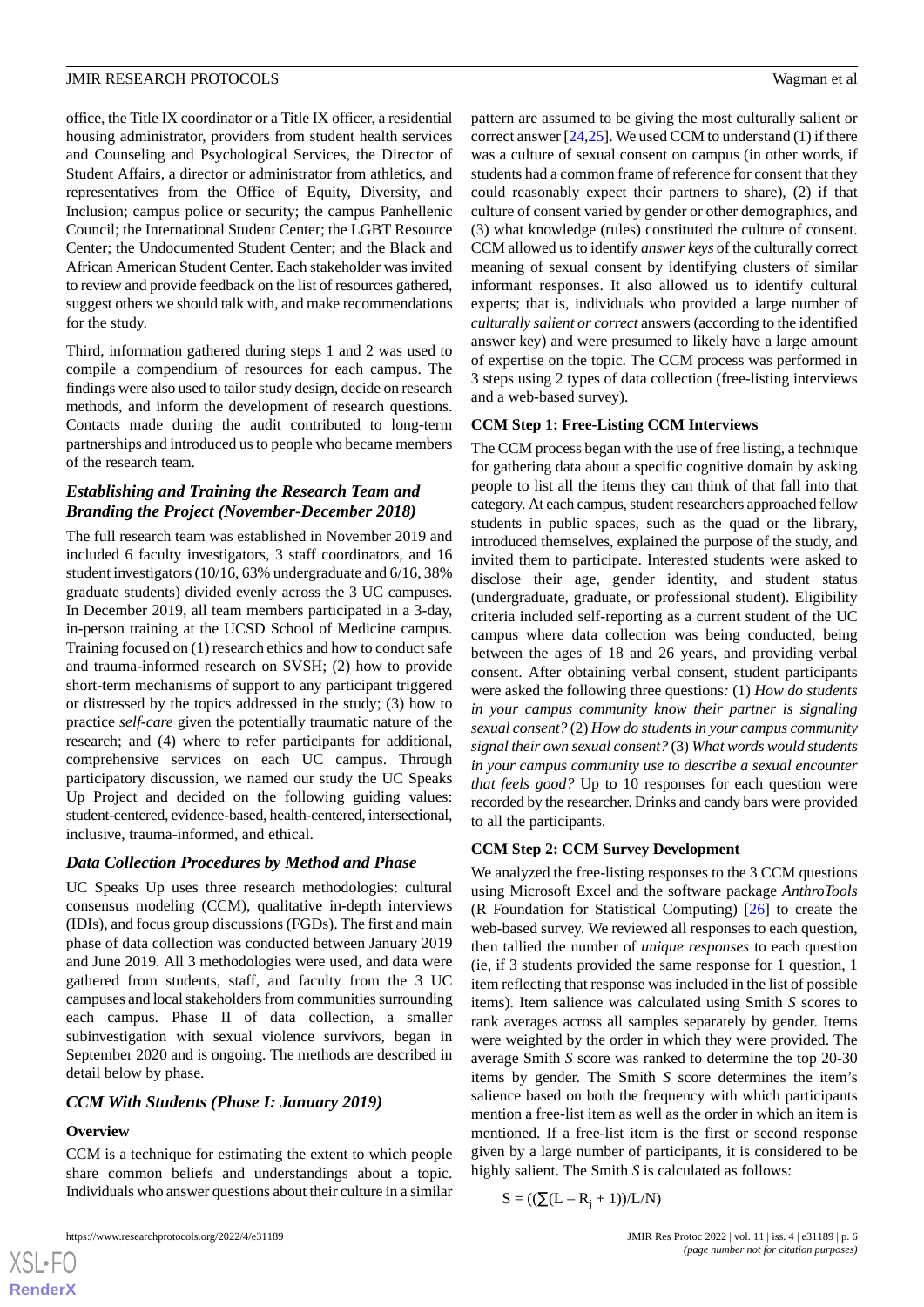where *L*is the number of items on the list (length), *R* is the order in which item *j* is mentioned (rank), and *N* is the number of items on the list [[27\]](#page-14-3).

We then created a web-based survey in REDCap (Vanderbilt University) by including items with high Smith *S* scores as well as some items of interest (based on our literature review and resource audit) with lower salience, such as *sober* and *not resisting*.

#### **CCM Step 3: Web-Based Survey**

Survey participants were recruited using a convenience sample approach across all 3 campuses. The study was advertised via email and social media. We printed paper flyers that were displayed in public spaces on campus. All recruitment materials provided information about the study, details of participation, contact information for the investigators, and a link to follow to be screened for eligibility. Eligibility criteria included being a current student at UCLA, UCSD, or UCSB; being aged 18-26 years; and providing electronic informed consent. Although these criteria likely excluded some re-entry, graduate, and professional students, the age range eligibility was restricted as individuals aged >26 years were more likely to have different generational life-course understandings of consent than participants aged 18-26 years. A 2-step recruitment and enrollment process was used. First, to ensure enrollment at UCLA, UCSD, or UCSB, students were required to enter their campus email address. Second, students with authentic UCLA, UCSD, and UCSB email addresses were sent a unique link to access the web-based survey. Clicking the link brought the participant to a page with a complete consent form and contact information for the principal investigator and research contact person. After reading the form, the participants were prompted to provide their digital signature if they consented to participate, which would enable them to proceed to the survey. Participants were enrolled until the target sample size of 250 was achieved. This sample size was a conservative target, based on recommendations to assume a low level of agreement (such as 50%) and require high validity (such as 0.95%) when beginning a new study [[24\]](#page-14-0). Drawing on Weller's [[24\]](#page-14-0) sample size and validity estimates for different levels of agreement, we assumed a sample size of 250 would allow us to detect a significant consensus model with 99% validity, even with a low-average level cultural competency score of 0.40, which is equivalent to an average 0.16 Pearson correlation coefficient between respondents, based on Weller's [[24\]](#page-14-0) estimates.

All participants were given a US \$5 electronic gift card as compensation for their time.

The web-based instrument collected demographic information—campus, age, gender identity, sexual orientation, level in school, field or discipline or major, residency and housing status, and group membership (eg, part of sports or athletics or student government)—and asked the participants to rate the importance of items identified during the free-listing phase. For each domain (*How do students in your campus community know their partner is signaling sexual consent?How do students in your campus community signal their own sexual consent?What words would students in your campus community use to describe a sexual encounter that feels good?*), the

participants were presented with approximately 20 items derived from the free-listing phase and asked to rate the items from 1 to 7 to describe how important that item was as a strategy to recognize consent or signal consent or as a way of describing a positive sexual encounter. The participants were prompted to rank the level of importance of 24 options for question 1, 28 options for question 2, and 21 options for question 3. The complete survey is provided in [Multimedia Appendix 1](#page-12-0).

## *IDI and FGD Methodology*

#### **Recruitment of IDI and FGD Participants**

Related to phase I participant recruitment, additional eligibility criteria for students included self-reported enrollment in an undergraduate, graduate, or professional program at UCLA, UCSD, or UCSB. UC faculty and staff were only eligible if they were currently employed by the UC and had been in that position for at least 6 months. Additional eligibility criteria for community stakeholders were currently working at a sexual violence–related, sexual harassment–related, or domestic violence–related service agency; having been in that position for at least 6 months; and having experience in helping students seeking violence-related services or support within the Los Angeles, San Diego, or Santa Barbara region. A subset of eligible UC students, staff, and faculty participants was selected based on key demographics (eg, gender identity, sexual orientation, race and ethnicity, year in program, type of program, and academic department) to attempt to achieve representation at the group (ie, student, staff, and faculty) and campus level. Related to phase II participant recruitment, additional eligibility criteria for student survivors included being currently enrolled at one of the 3 UC campuses or having graduated within the last 3 years and self-reporting experience of sexual assault, sexual harassment, stalking, or dating violence while enrolled as a UC student. Participants selected for inclusion were connected with a trained UC Speaks Up student, staff, or faculty researcher to schedule an IDI or FGD.

#### **Structure of IDIs and FGDs and Compensation of Participants**

IDI and FGD data were gathered using semistructured guides with open-ended questions that allowed for conversational inquiry on the research topics described above. Probes were used to elicit additional information or clarify responses. Phase I data collection occurred on campus in accessible and convenient locations where privacy could be ensured. In-person IDIs and FGDs during phase I were audio-recorded, and the participants received a US \$25 Visa gift card in compensation for their time. Remote interviews with survivors during phase II have been conducted via the Zoom platform on a day and at a time agreed upon by both the researcher and participant. Participants in remote interviews are invited to use both audio and video features during the interviews but are assured that the video is voluntary. Remote IDI participants receive a US \$50 electronic gift card in compensation for their time. Compensation is higher in phase II than in phase I as we estimated that (1) the interviews might last longer and (2) the interviews may be more taxing owing to the highly sensitive nature of sexual violence and the potential for increased risk of participants feeling distressed or triggered by discussing past

```
XS-FO
RenderX
```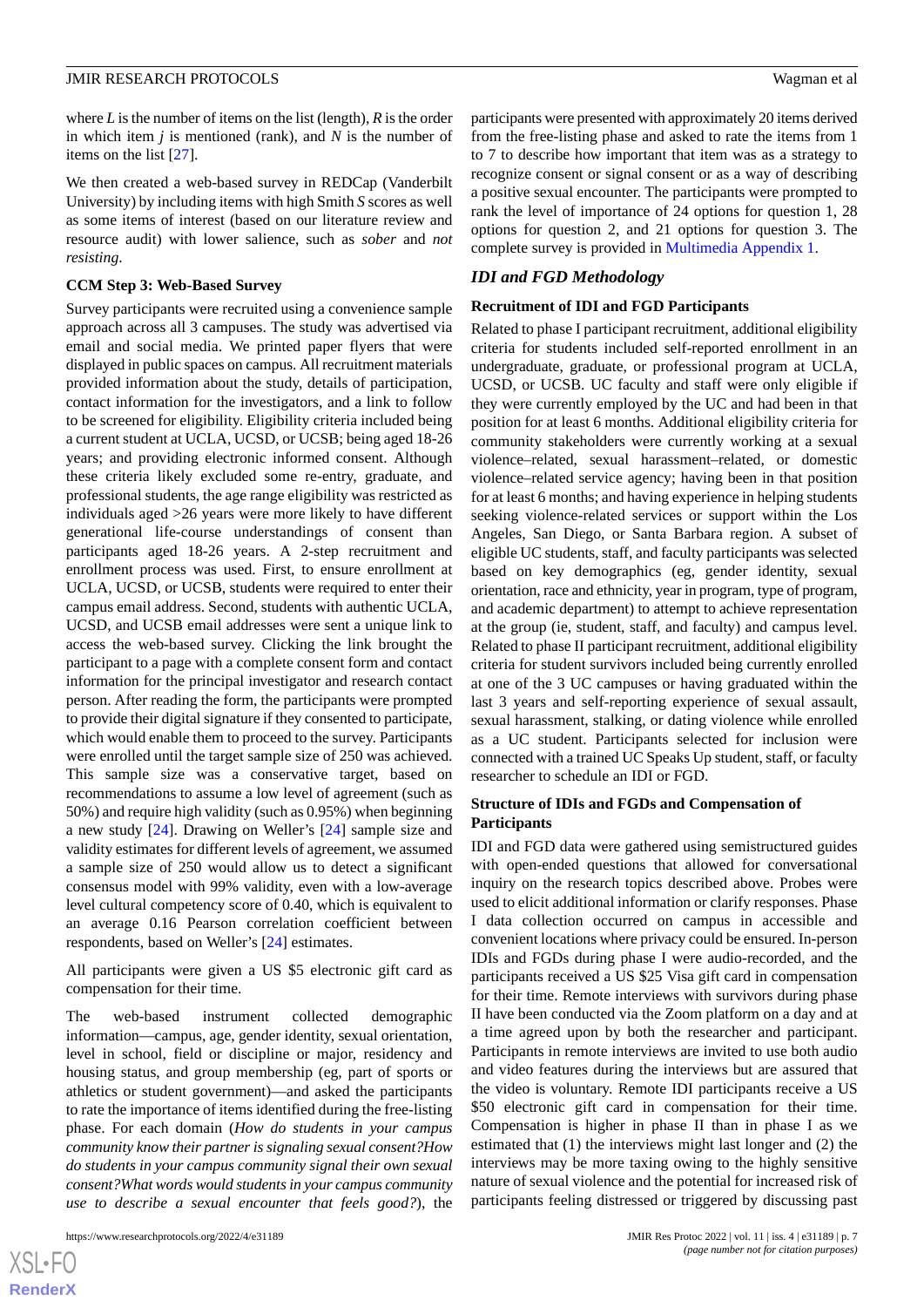experiences. All IDI and FGD participants throughout the study are provided with a resource sheet unique to their campus with comprehensive details of on-campus and community-based services (based on information collected during the resource audit).

# *Phase I (February 2019-June 2019) IDIs With Students, Staff, Faculty, and Community Stakeholders*

IDIs were conducted with students, staff, faculty, and community stakeholders. IDIs with students aimed to explore their attitudes about relationships and sex; their definitions of sexual violence, sexual harassment, and healthy relationships; and their awareness of available services, prevention programs, and policies addressing sexual violence at the university. We sought students' opinions on how they can become more involved in making the campus an environment that does not tolerate sexual or gender-based violence. IDIs with faculty, staff members, and university administrators examined how they perceive their role and their office's role in prevention, education, and response services addressing sexual violence. The IDIs also aimed to learn about the process they and their office take when a student discloses. IDIs with community stakeholders were structured to explore their relationship with their university counterparts and assess the services and programs they offer to UC students and the larger community. The interviews lasted, on average, between 60 and 90 minutes (SD 15 minutes).

# *Phase I (April 2019-June 2019) FGDs With Students*

FGDs were conducted with students and aimed to understand group norms surrounding the campus environment and how students felt about campus safety, healthy socializing, and acceptance and rejection of relationship violence. We explored students' definitions of healthy versus unhealthy relationships and sex as well as sexual assault and sexual harassment. Each discussion was facilitated by a trained moderator and note-taker. FGDs allowed for discussion of general themes, including awareness of services and education activities, challenges in accessing care and services, and ideas for prevention messaging that resonated with them. FGDs lasted, on average, 90 (SD 30) minutes.

# **Phase I Data Analysis and Phase II Launch (AY 2019-2020)**

#### *Analysis*

# **Overview**

In September 2019, we started analyzing the phase I data. This process, together with data interpretation, report, and manuscript development and results dissemination (through workshops, meetings, and conferences), is ongoing. Analysis of phase II data with survivors has not yet started. Descriptive analyses have been or will be conducted for demographic variables gathered for all the participants. Simple frequency distribution statistics (eg, mean and proportion) will be conducted using Stata (version 15.1; StataCorp).

#### **Aim 1: Assess Students' Perceptions of Sexual Consent**

Aim 1 involved the analysis of CCM survey data, which has been completed. Interview and focus group discussion data analysis is also part of aim 1, some of which has been completed and the rest is ongoing.

CCM survey data were entered into R software (R Foundation for Statistical Computing) [[28\]](#page-14-4) and analyzed by gender, age, and housing status using AnthroTools to determine (1) whether there were clusters of similar item ratings (ie, cultural consensus models) either across the full group of students or by gender, age, or housing status and, if so, (2) what the culturally *correct* rating or importance of each item was. Consistent with the methods by Weller [[24\]](#page-14-0), we considered a cluster of similar answer ratings to represent a distinct cultural consensus model if the group's eigenvalue was >3.0.

All qualitative IDI and FGD data have been or will be analyzed using Dedoose (SocioCultural Research Consultants, LLC [\[29\]](#page-14-5)), a mixed methods web-based analysis platform. Qualitative content analysis is used to generate substantive codes and subthemes that emerged from the data for all domains we are examining. Primary domains are predetermined based on the semistructured interview and focus group guides, and subtheme code identification was or will be informed using a thematic analysis approach. A coding tree was or will be developed by the team for each aim after iterative rounds of discussion around substantive codes that evolved into tangible themes. The codes produced were or will be organized into broad conceptual codes (ie, parent codes) and more refined subcodes (ie, child codes). Discrepancies in codes are resolved through group discussion. At least 2 reviewers coded each transcript to ensure interrater reliability.

# **Aim 2: Understand Students' Perceptions of the Campus Environment Related to Sexual Assault, Sexual Harassment, and Dating Violence**

We analyze IDI and FGD data from student participants, starting with an exploration of students' definitions of healthy versus unhealthy relationships, sexual assault, sexual harassment, stalking, and dating violence, to achieve this aim. FGD data are examined to understand group norms surrounding the campus environment for safety, opportunities for healthy socializing, and sexual and relationship violence. All data are analyzed to assess perceptions of whether violence is a problem on campus, how students think the university handles and responds to violence, and what are the levels of awareness about sexual violence services and programs. Data from IDIs and FGDs with graduate students further examine how power relations with faculty and trust or distrust of university processes contribute to graduate students'decisions about seeking services. The data capture graduate students' recommendations for improving campus climate and SVSH resources to meet graduate students' needs.

### **Aim 3: Investigate Institutional and Community Arrangements Influencing Students'Lives and Experiences**

To achieve this aim, we analyze IDI data from staff, faculty, and community stakeholders to gain a full picture of the services, protocols, and policies related to violence that are available on

**[RenderX](http://www.renderx.com/)**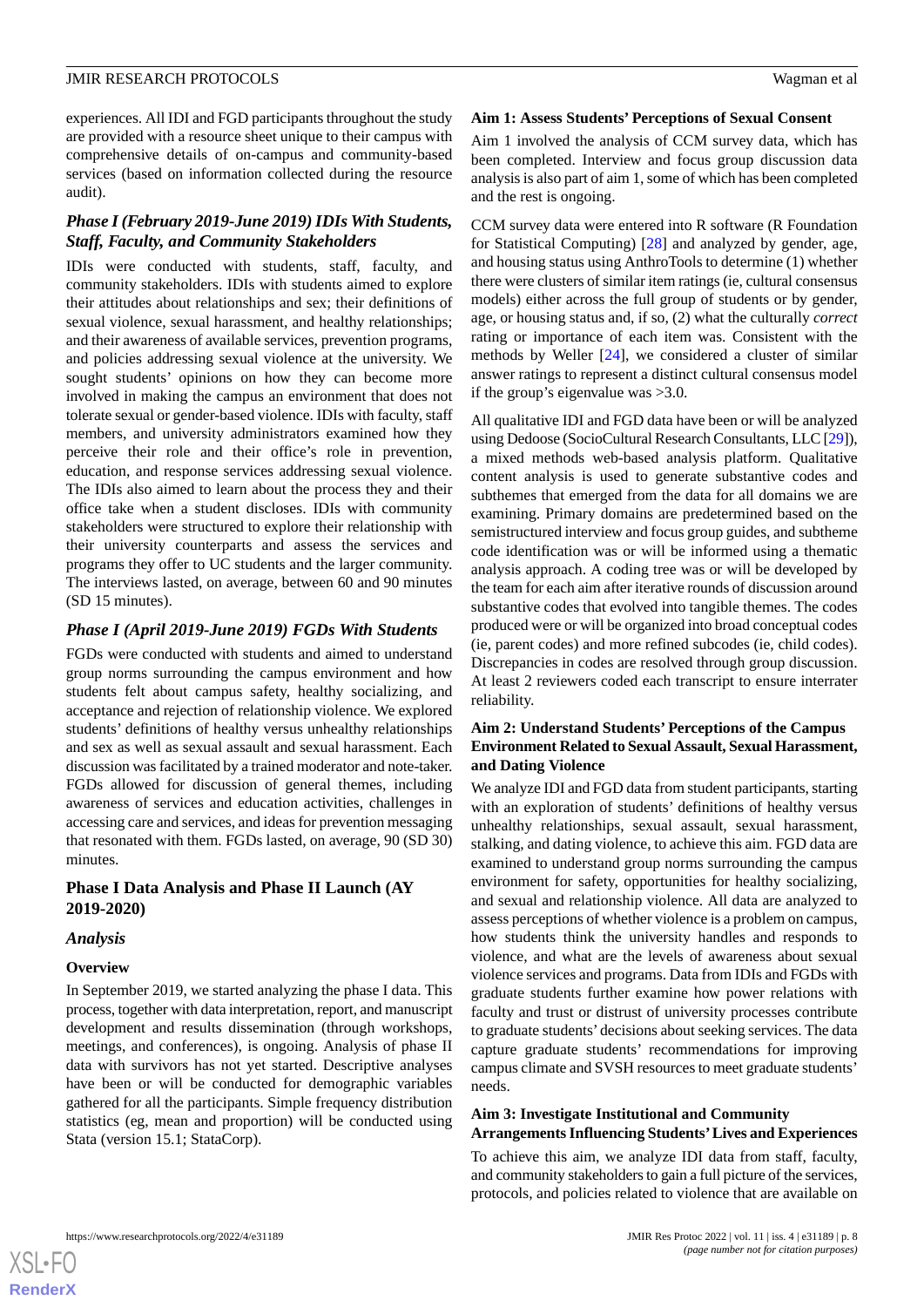the campuses and surrounding communities. We will assess how faculty and key university administrators perceive their roles in supporting survivors who disclose abuse, harassment, or discrimination or who want to report an incident to a professional, such as a Title IX coordinator or law enforcement officer. We aim to learn how UC faculty and staff perceive their preparedness to contribute to both prevention and response efforts and where they feel gaps remain so recommendations can be made on where additional training and support is required. Another key component of this aim is the analysis of data from community stakeholders to assess relationships between local violence prevention advocates and the UC and explore how these relationships can be strengthened to improve prevention of sexual violence in and around each campus.

### **Aim 4: Examine How Campus Prevention, Education, and Response Efforts Can Be Tailored to Meet the Unique Needs of Diverse Individuals and Communities**

In response to the literature suggesting that students from racial, ethnic, gender, and sexual minority populations as well as students with disabilities are disproportionately burdened by SVSH [\[8](#page-13-7)-[12\]](#page-13-10), we will analyze IDI and FGD data from students, staff, and faculty to discern the needs and preferences regarding SVSH prevention and response among both the general population and historically marginalized groups. We explore unique cultural and contextual configurations that emerge in conversations about SVSH in these populations. We also assess potential SVSH-related stressors associated with unique identities and barriers to accessing or continuing the use of physical and mental health, psychosocial, and other SVSH services. These findings will facilitate the development of tailored programs for subgroups.

# **Aim 5: Learn About Student Survivors'Use and Perceptions of Campus- and Community-Based Violence and Mental Health Services**

In-progress interviews with survivors will be transcribed, coded (as described above), and analyzed to explore survivors' experiences of SVSH while enrolled as UC students. Codes will be developed to assess the number, frequency, and types of and overlap between different forms of harm and to examine what impact these experiences had on survivors' lives. We will examine what actions survivors took after the incident or incidents, including disclosure, use of services, legal actions, and pursuit of criminal justice, and what their perceptions were of these experiences and interactions. Recommendations provided by survivors will be recorded and distributed to service providers and administrators. The findings will be assessed overall, by campus, and by specific subgroups (race, ethnicity, gender orientation and sexual identity).

# **Aim 6: Lay the Groundwork for Subsequent Quantitative Research and Effective Prevention Programs Coupled With Healing-Centered Comprehensive Response Services at Each Campus**

Building on the findings from the first phase of UC Speaks Up, we launched the *Listening to UC Survivors Study*, which aims to interview student survivors of SVSH to create recommendations on how the UC response and prevention systems can be improved to create a safer learning environment.

```
https://www.researchprotocols.org/2022/4/e31189 JMIR Res Protoc 2022 | vol. 11 | iss. 4 | e31189 | p. 9
```
 $XS$ -FO **[RenderX](http://www.renderx.com/)**

In addition, 3 student-led qualitative research projects have been launched or are under development. *Double Jeopardy: Asian International Students*' *Experiences of Sexual Violence and Xenophobia during COVID-19* explores Asian international students' experiences of SVSH during their time in the United States both before and during the COVID-19 pandemic. This study has received institutional review board (IRB) approval and is in the data collection phase. A second study (under development) aims to address lesbian, gay, bisexual, transgender, and queer students' unique needs in relation to SVSH. A third study (also under development) addresses perceptions of how the COVID-19 pandemic has affected SVSH within the Greek community (fraternities and sororities) at UCLA. These 3 student-led studies will be described in detail elsewhere (ie, not in this paper).

# *Launch of Phase II: IDIs With Student Survivors (September 2020-Ongoing)*

We are conducting IDIs with current and recently graduated (ie, within the past 3 years) students who experienced sexual assault, sexual harassment, or dating violence while enrolled at UCLA, UCSD, or UCSB. We plan to conduct approximately 30 IDIs with 10 survivors from each campus. These interviews aim to learn what services and programs student survivors use on their UC campus or in the surrounding community; hear their perspectives on what was most or least helpful when dealing with experiences of violence; and seek recommendations for how the UC system can improve in terms of both preventing and responding to violence, harassment, and discrimination.

# **Phase I Results Sharing and Phase II Ongoing (2020-Ongoing)**

# *Phase I Results Sharing*

The findings from phase I have been and continue to be presented at professional and academic conferences across the globe. Student-led subanalyses of phase I data include barriers to access to care, SVSH among historically marginalized communities, student-generated recommendations to improve universities' responses to SVSH, student athletes' perceptions of SVSH, and the relationship between alcohol consumption and SVSH. To date, 5 academic papers exploring results from UC Speaks Up have been either published or accepted for publication [\[30](#page-14-6)-[34\]](#page-14-7).

# *Phase II Ongoing*

To date, 15 interviews have been completed with student survivors of SVSH. Recruitment will continue throughout the 2021-2022 AY. We planned to begin these interviews in March 2020 after completing the analysis of phase I data. However, owing to the COVID-19 pandemic, we did not start until September 2020 because of the need to revise our research protocol—from in-person to remote IDIs—and receive IRB clearance. We took a 6-month break from data collection between March and August 2021 owing to hardship related to the ongoing COVID-19 pandemic and resumed interviews in September 2021. All the phase II survivor interviews are being conducted via the web-based teleconferencing software Zoom using a secure link and password-protected meeting space.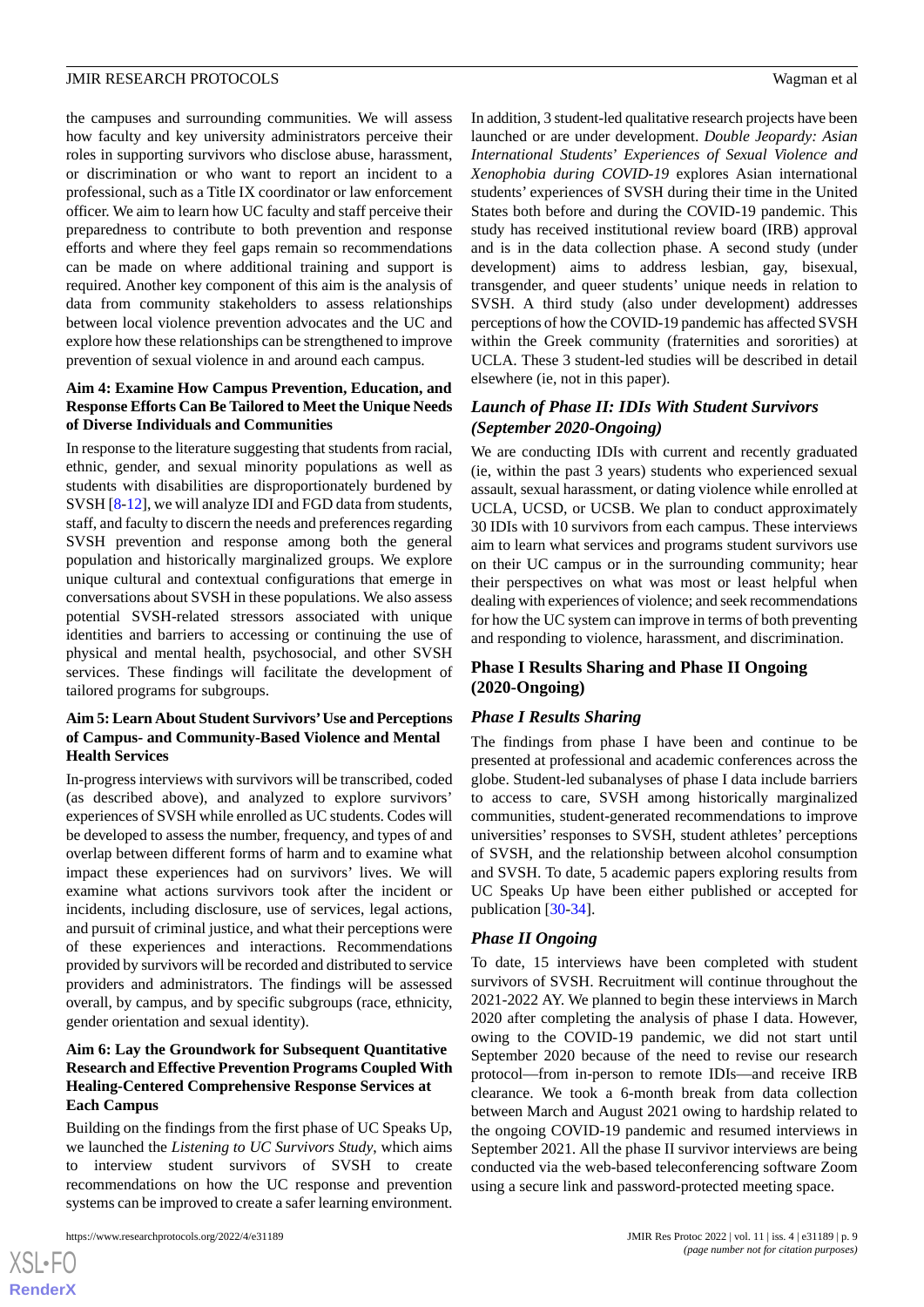#### **Data Management and Quality Assurance**

All interviews and FGDs were or will be transcribed verbatim from audio recordings either directly into a Word document or using the transcription platform, Trint [[35\]](#page-14-8). Transcripts were or will be redacted to remove personal identifying information and stored in a shared, encrypted file. All data files were or will be reviewed and cleaned (as needed) by a data manager to ensure they are properly labeled and complete. If details were or are missing from a file (eg, a participant's demographics), the data manager tried or will try to locate this information to complete the file.

Although the study procedures are minimally invasive and present low risks to the participants, we established numerous safeguards and followed several precautions to protect participants and ensure data confidentiality. The participants are assigned a numeric personal ID number that is used as a reference to the participant instead of their name on all study data. This number delinks personal identifying information from the study databases. The names of the participants are kept in separate secure files. All paper data collection tools are stored in secure, locked facilities at UCLA, and only a small number of designated staff members have access to these records. All electronic data are stored in encrypted, password-protected files that are only accessible to the study's principal investigators.

# **Safe and Ethical Conduct of Human Subjects Research Approval**

The study protocol for phase I was approved by the UCSD Human Research Protection Program (HRPP) (Approval number: 181722). Agreements to rely on the UCSD HRPP were approved by the IRBs at UCLA (Approval number: 18-001885) and UCSB (Approval number: 128-19OA-1). In July 2019, the UC Speaks Up principal investigator (the first author) relocated from UCSD to UCLA and the study protocol for phase II was submitted to and approved by the UCLA HRPP (Approval number: 20-000445). Since all interviews for phase II are being done remotely by UCLA researchers, the IRBs at UCSD and UCSB indicated reliance agreements were not required. Before working with the UC Speaks Up study, all research staff received training on the safe and ethical conduct of research on violence against women based on recommendations developed for the World Health Organization Multi-Country Study on Women's Health and Domestic Violence [\[36](#page-14-9)]. Staff also received training on the ethical conduct of human subject research, compliance, and data management via a collaborative institutional training initiative for biomedical research. Students who took part in the CCM free-listing provided verbal consent before participating. CCM survey participants consented on the web before starting the questionnaire. Phase I IDI and FGD participants provided written consent to take part in the data collection and have the session audio-recorded. Phase II IDI participants provided oral consent to take part in the data collection and have the session audio-recorded. A certificate of confidentiality was obtained from the National Institutes of Health to protect identifiable, sensitive research information from compulsory legal disclosure (eg, sexual assault).

# *Results*

# **Free-Listing and Web-Based Survey Participants**

Free-listing interviews were conducted with 149 students, and data were analyzed from 122 (81.9%) participants (input from 27/149, 18.1% of students was excluded for lack of data on age or because the participants were aged >26 years). Unique item responses were tallied for partners'signals of consent (n=149), students' own signals of consent (n=209), and students' descriptions of a *good* sexual encounter (n=277). Most (119/149, 80%) of the students who participated were undergraduates, and 20% (30/149) were graduate or professional students. Ages ranged from 18 to 26 years, and the mean age was 21 (SD 2.4) years. Approximately 60% (84/149) identified as the female gender, and 40% (61/149) identified as the male gender.

Web-based surveys were completed by 214 students (177/214, 83% undergraduate and 37/214, 17% graduate and professional) from UCLA (43/214, 20%), UCSD (77/214, 36%), and UCSB (94/217, 44%). The participants identified their race and ethnicity as Asian (104/217, 42%), White (83/217, 33%), Latinx or Spanish or Hispanic (34/214, 14%), Black or African American (11/214, 4%), Native Hawaiian (5/214, 2%), and Indigenous or Native American (1/214, 1%). In terms of gender and sexual identity, 61% (131/214) identified as female, 38% (81/214) identified as male, and 1% (2/214) identified as nonbinary. Approximately 76% (163/214) identified as heterosexual or straight, and 24% (43/214) identified as lesbian; gay; bisexual; transgender; queer or questioning; intersex; asexual; and all other sexualities, sexes, and genders (LGBTQIA+).

No consensus was found among students with regard to their understanding of any type of sexual consent. We interpreted this finding to suggest that there is wide variation in students' conceptions of what sexual consent is and how it is signaled by a partner. It also indicates that students may refrain from talking with their peers about how to signal consent or interpret their partner's consent signals. We used these findings to inform the development of our IDI and FGD guides, to include questions to assess students'lived experiences of making (or not making) agreements with partners to participate in a sexual activity, and to inquire about the process of setting personal boundaries and respecting those of a partner.

## **Interview Participants Enrolled in Phase I**

A total of 179 IDIs were conducted with 86 (48%) undergraduate students, 21 (11.7%) graduate and professional students, 34 (19%) staff and administrative members, 27 (15.1%) faculty members, and 11 (6.1%) community stakeholders [\(Table](#page-10-0) [1\)](#page-10-0).

A total of 86 undergraduate student IDI participants were recruited from UCLA (26/86, 30%), UCSD (30/86, 35%), and UCSB (30/86, 35%) and included first- (21/86, 24%), second- (20/86, 23%), third- (20/86, 23%), fourth- (21/86, 24%), and fifth-year (4/86, 4.6%) students. The participants were drawn from majors in the humanities, social sciences, and arts (32/86, 37%) as well as science, technology, engineering, and math (54/86, 63%). Slightly more than half (47/86, 55%) identified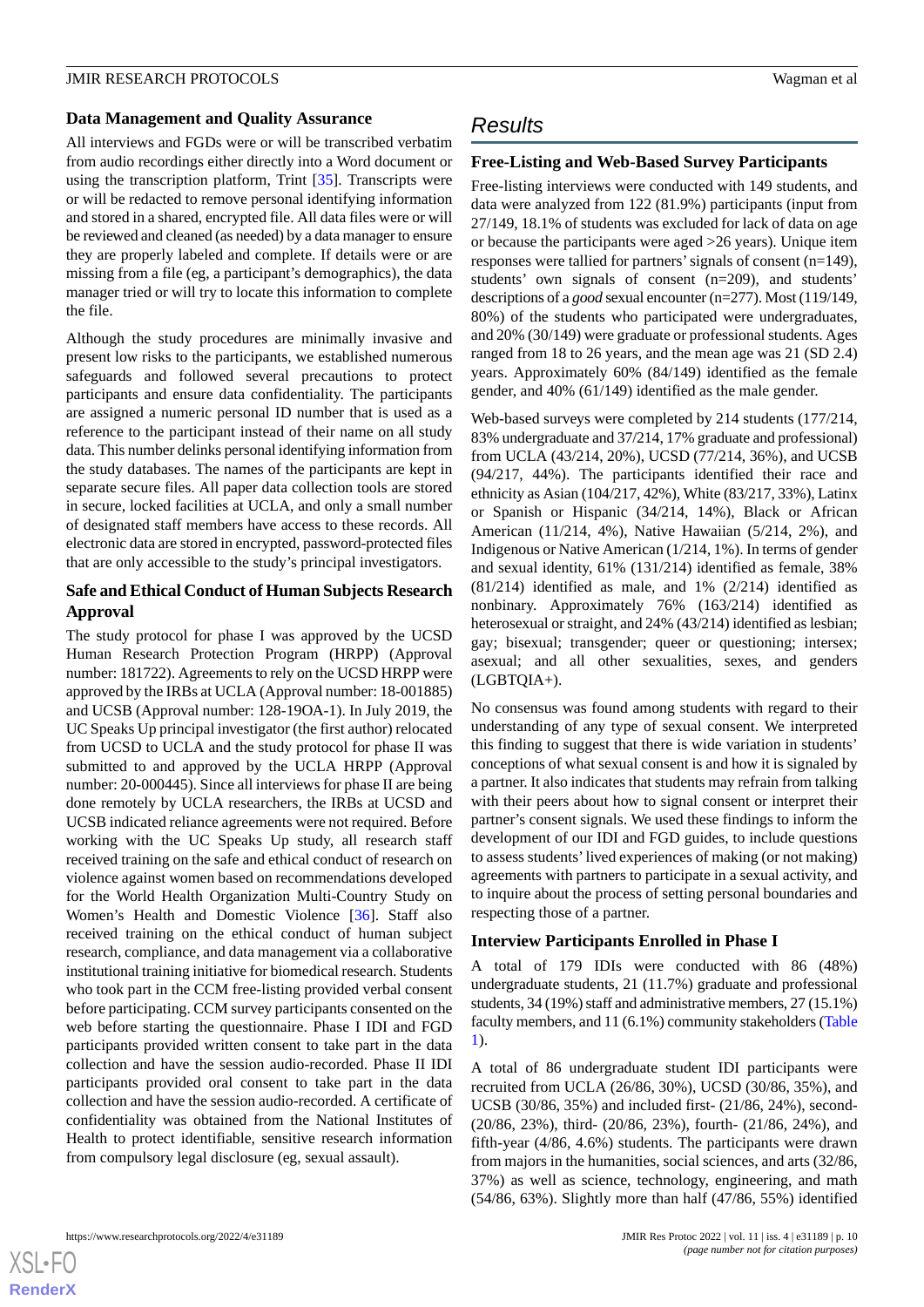as cisgender women; 39% (34/86) identified as cisgender men; and 6% (5/86) identified as agender, nonbinary, or transgender. Most (62/86, 72%) identified as heterosexual, 11% (9/86) identified as bisexual, 8% (7/86) identified as lesbian or gay, 4% (3/86) identified as pansexual, 3% (2/86) identified as nonconforming, and 3% (3/86) identified as asexual or mostly heterosexual. The participants identified as White (30/86, 35%), Asian (20/86, 23%), Latinx or Spanish or Hispanic (14/86, 16%), Black or African American (11/86, 12%), South Asian or Indian (3/86, 3%), Middle Eastern (4/86, 5%), and more than one race (4/86, 5%). Only 3% (2/86) of the participants reported living with a disability.

A total of 21 graduate and professional student IDI participants were recruited from UCLA (8/21, 38%), UCSD (6/21, 29%), and UCSB (7/21, 33%) and included students enrolled in master's degree programs (8/21, 38%) and doctoral degree programs, including doctor of philosophy (9/21, 43%), doctor of medicine (3/21, 14%), and juris doctor (1/21, 5%). Graduate and professional students were from the fields of bioengineering, bioinformatics, biology, communications, economics, education, engineering, fine arts, law, materials, medicine, public health, and sociology. Most (13/21, 62%) identified as cisgender women, 28% (6/21) identified as cisgender men, 5% (1/21) identified as agender, and 5% (1/21) identified as nonbinary. Approximately 57% (12/21) identified as heterosexual, 24% (5/21) identified as bisexual, 9% (2/21) identified as lesbian or gay, 5% (1/21) identified as asexual, and 5% (1/21) identified as nonconforming. By race and ethnicity, the participants identified as White (9/21, 43%), Asian (7/21, 33%), Latinx or Spanish or Hispanic (3/21, 14%), Black or African American (1/21, 5%), and more than one race (1/21, 5%). Approximately 10% (2/21) were living with a disability.

A total of 34 staff members were recruited from UCLA (11/34, 32%), UCSD (13/34, 38%), and UCSB (10/34, 29%) and included health and well-being service providers (7/34, 21%); athletic department staff (8/34, 25%); and staff from student affairs (6/34, 18%), academic departments (3/34, 9%), and student resources (10/34, 29%). Health and well-being service providers included clinicians, therapists from Counseling and Psychological Services, and sexual violence service providers from CARE. Athletic department staff included directors,

coaches, and administrators. Student affairs staff held positions such as Dean of Student Affairs and Student Life Development Specialist. Student resource staff held positions such as Director of the Undocumented Student Services Center. Most staff (23/34, 68%) identified as cisgender women, 26% (9/34) identified as cisgender men, and 6% (2/34) identified as nonbinary. Approximately 58% (20/34) identified as heterosexual, 21% (7/34) identified as lesbian or gay, 16% (5/34) identified as gender nonconforming, and 5% (2/34) identified as asexual. Staff identified as White (18/34, 52%), Asian (2/34, 5%), Latinx or Spanish or Hispanic (5/34, 16%), Black or African American (5/34, 16%), Middle Eastern (2/34, 5%), and more than one race (2/34, 5%). Approximately 11% (4/34) were living with a disability.

A total of 27 faculty members were recruited from UCLA (8/27, 30%), UCSD (9/27, 33%), and UCSB (10/27, 37%) and included people from public health (3/27, 12%); science, technology, engineering, and math (10/27, 38%); and the humanities, social sciences, and arts (14/27, 50%). A range of disciplines were represented, such as Epidemiology, Psychiatry, World Arts and Cultures, Asian American Studies, English, Biology, Pharmacy, Engineering, Literature, Cognitive Science, and Philosophy. Most of the faculty interviewed were full professors (18/27, 65%), followed by associate professors (6/27, 23%) and assistant professors (3/27, 12%). Most chose not to disclose their race and ethnicity, gender identity, and sexual orientation. Thus, we do not report these statistics for this group.

A total of 11 stakeholders were recruited from the communities surrounding UCLA (3/11, 27% of participants), UCSD (4/11, 36% of participants), and UCSB (4/11, 36% of participants). In Los Angeles, we interviewed stakeholders from the Rape Treatment Center at the UCLA Medical Center in Santa Monica, the Center for the Pacific Asian Family, and Peace Over Violence. In San Diego, we interviewed stakeholders from the Institute on Violence, Abuse, and Trauma; Alliance for Hope International; Love on a Leash; and the Center for Community Solutions. In Santa Barbara, we interviewed stakeholders from the office of the Santa Barbara District Attorney Victim-Witness Assistance Program, Stand Together to End Sexual Assault, Domestic Violence Solutions, and an independent trauma therapist who frequently serves students at UCSB.

<span id="page-10-0"></span>

|  | Table 1. Number of in-depth interviews (IDIs) conducted, classified by University of California campus and participant type $(N=179)$ . |  |  |  |  |
|--|-----------------------------------------------------------------------------------------------------------------------------------------|--|--|--|--|
|--|-----------------------------------------------------------------------------------------------------------------------------------------|--|--|--|--|

| Campus         |                |                |  |
|----------------|----------------|----------------|--|
| $UCLAa$ (n=56) | $UCSDb$ (n=62) | $UCSBc$ (n=61) |  |
| 26(30)         | 30(35)         | 30(35)         |  |
| 8 (38)         | 6(29)          | 7(33)          |  |
| 11(32)         | 13 (38)        | 10(29)         |  |
| 8(30)          | 9(33)          | 10(37)         |  |
| 3(27)          | 4(36)          | 4(36)          |  |
|                |                |                |  |

<sup>a</sup>UCLA: University of California, Los Angeles.

<sup>b</sup>UCSD: University of California, San Diego.

<sup>c</sup>UCSB: University of California, Santa Barbara.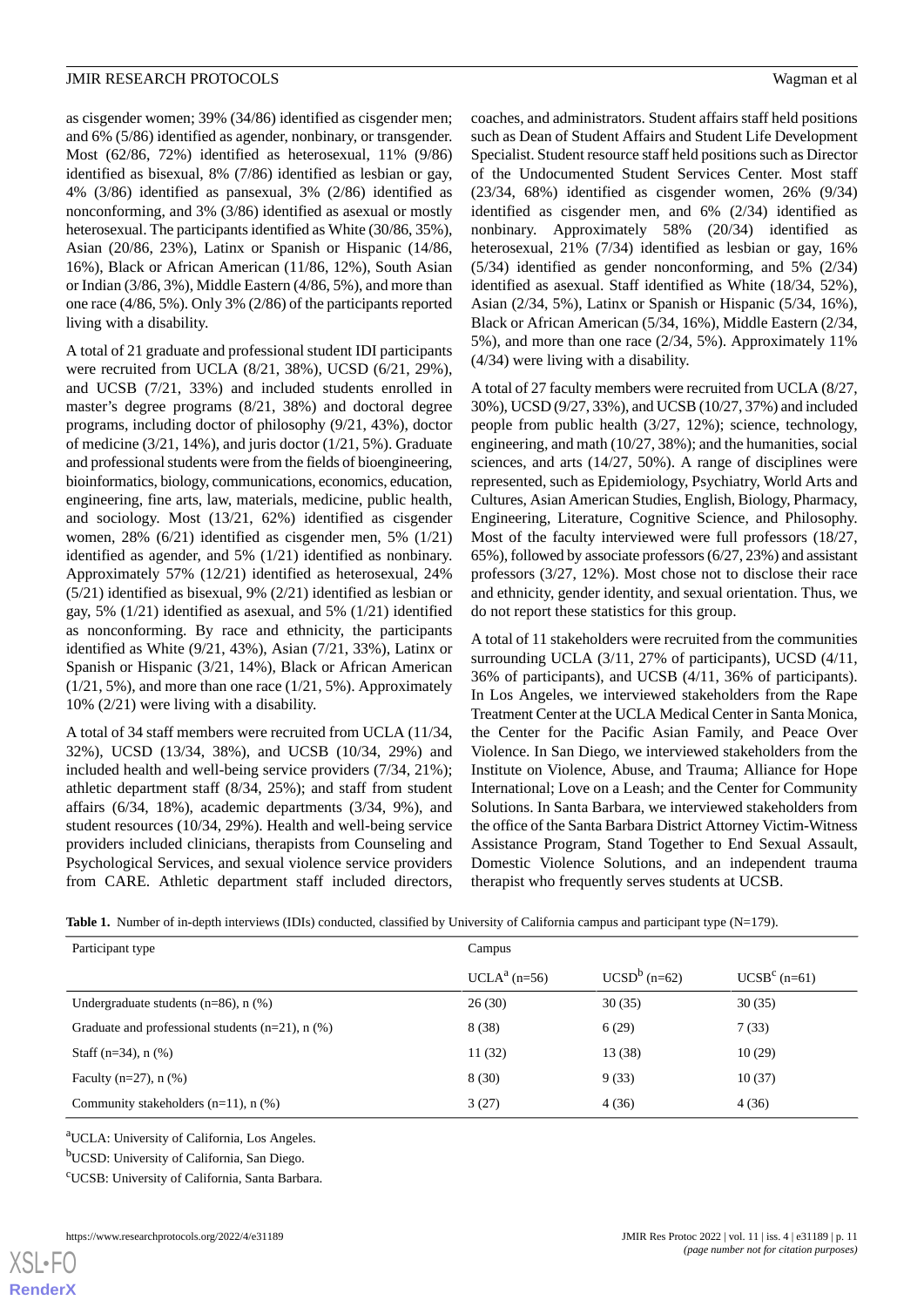### **FGD Participants**

A total of 35 FGDs (10/35, 29% at UCLA; 13/35, 37% at UCSD; and 12/35, 34% at UCSB) were conducted with 201 total participants. Of the 35 FGDs, 27 (77%) were completed with undergraduate students, and 8 (23%) were completed with graduate and professional students. [Table 2](#page-11-0) shows the breakdown by participant type of the FGDs conducted across the 3 campuses.

A total of 27 FGDs (27/35, 77%) were conducted with undergraduate students recruited from UCLA (8/27, 30%), UCSD (9/27, 33%), and UCSB (10/27, 37%). A total of 158 students were involved in these FGDs (36/158, 22.8% from UCLA; 61/158, 38.6% from UCSD; and 61/158, 38.6% from UCSB). Groups with members of sororities and fraternities, National Collegiate Athletic Association athletes, and engineering students were conducted separately by gender identity. Undergraduate *student leaders* included participants involved in student government (eg, the Undergraduate Students Association Council) and other campus-based leadership positions (eg, the Student Leadership Council). An undergraduate FGD was conducted on the UCLA campus with SVSH prevention leaders, including student interns from the CARE office, members of the Bruin Consent Coalition, and a Title IX policy special interest group. On average, the undergraduate student focus groups had 8 (SD 2) participants.

A total of 8 FGDs (8/35, 23%) were conducted with graduate and professional students recruited from UCLA (2/8, 25%), UCSD (4/8, 50%), and UCSB (2/8, 25%). A total of 43 students were involved in these FGDs (12/43, 28% from UCLA; 22/43, 51% from UCSD; and 9/43, 21% from UCSB). Groups conducted with FGD participants from the liberal arts included master's- and doctoral-level students from the natural sciences, social sciences, arts, and humanities. Health profession students were drawn from graduate programs in medicine, nursing, dentistry, pharmacy, and public health. On average, the graduate and professional student FGDs had 6 (SD 2) participants.

<span id="page-11-0"></span>**Table 2.** Number of focus group discussions (FGDs) conducted, classified by University of California campus and participant type (N=35).

| Participant type                                      | Campus         |                |                |  |
|-------------------------------------------------------|----------------|----------------|----------------|--|
|                                                       | $UCLAa$ (n=10) | $UCSDb$ (n=13) | $UCSBc$ (n=12) |  |
| Undergraduate students (n=27)                         |                |                |                |  |
| Sorority and fraternity members $(n=5)$ , n $(\%)$    | 1(20)          | 2(40)          | 2(40)          |  |
| NCAA <sup>d</sup> athletes (n=7), n $(\% )$           | 2(29)          | 3(43)          | 2(29)          |  |
| LGBTIA+ <sup>e</sup> students (n=3), n $(\% )$        | 1(33)          | 1(33)          | 1(33)          |  |
| Student leaders $(n=3)$ , n $(\%)$                    | 1(33)          | 1(33)          | 1(33)          |  |
| Black students (n=2), n (%)                           | 0(0)           | 1(50)          | 1(50)          |  |
| Latinx students $(n=2)$ , n $(\%)$                    | 0(0)           | 1(50)          | 1(50)          |  |
| Engineering students ( $n=2$ ), $n$ (%)               | 0(0)           | 0(0)           | 2(100)         |  |
| SVSH <sup>f</sup> prevention leaders (n=2), n $(\% )$ | 2(100)         | 0(0)           | 0(0)           |  |
| General population $(n=1)$ , n $(\%)$                 | 1(100)         | 0(0)           | 0(0)           |  |
| Graduate and professional students (n=8)              |                |                |                |  |
| LGBTIA+ students $(n=2)$ , n $(\%)$                   | 0(0)           | 1(50)          | 1(50)          |  |
| Liberal arts students $(n=2)$ , n $(\%)$              | 1(50)          | 1(50)          | 0(0)           |  |
| Health profession students $(n=1)$ , n $(\%)$         | 0(0)           | 1(100)         | 0(0)           |  |
| Male graduate students $(n=1)$ , n $(\%)$             | 0(0)           | 0(0)           | 1(100)         |  |
| STEM <sup>g</sup> students (n=2), n $(\%)$            | 1(50)          | 1(50)          | 0(0)           |  |

<sup>a</sup>UCLA: University of California, Los Angeles.

<sup>b</sup>UCSD: University of California, San Diego.

<sup>c</sup>UCSB: University of California, Santa Barbara.

<sup>d</sup>NCAA: National Collegiate Athletic Association.

<sup>e</sup>LGBTIA+: lesbian; gay; bisexual; transgender; intersex; asexual; and all other sexualities, sexes, and genders.

f SVSH: sexual violence and sexual harassment.

<sup>g</sup>STEM: science, technology, engineering, and math.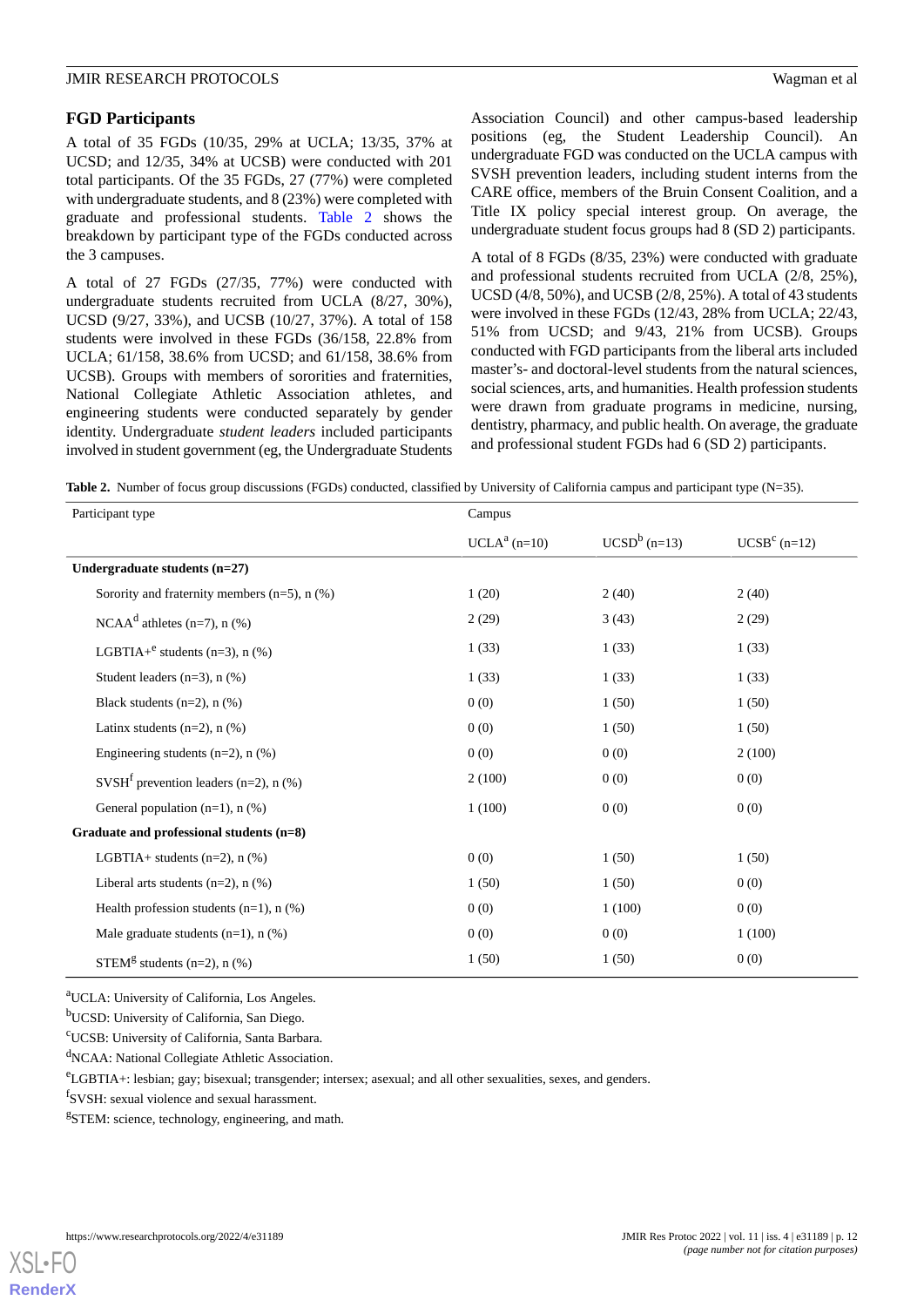# **Student Survivor Interview Participants Enrolled in Phase II (Ongoing)**

To date, 15 participants have been enrolled and interviewed from UCLA (5/10, 50%), UCSD (5/10, 50%), and UCSB (5/10, 50%). Recruitment is ongoing. However, as the COVID-19 pandemic shifted the climate in which survivors experience and respond to sexual and other forms of relationship misconduct, we made revisions to our research materials (requiring additional IRB approvals and delays) to be more salient to survivors' current lived experiences.

# *Discussion*

IPV and sexual violence remain important public health and social justice issues on college and university campuses across the United States. The mission of the UC Speaks Up research is to understand the factors shaping intimate relationships and sexual and interpersonal violence among students at UCLA, UCSD, and UCSB and use the findings to develop and test prevention and response interventions (including policy updates) to improve the health, safety, and well-being of all members of the UCLA, UCSD, and UCSB communities. Access to evidence from each campus will leverage our ability to make specific recommendations for tailoring response systems (eg, advocacy offices for survivors) and primary prevention approaches to ensure they are relevant and acceptable to and meet the needs of all individuals in the campus community, including those who are typically understudied.

The findings will also be used to prepare for rigorous public health prevention research on SVSH across the entire UC system. As the most comprehensive and advanced postsecondary educational system in the world [[17\]](#page-13-15), representative survey research is warranted across all 10 UC campuses. However, only 1 UC campus has previously conducted a focused SVSH climate study. We hope this protocol paper and our preliminary

results as well as the findings from the UC Speaks Up research will build on the research tools of the MyVoice Working Group [[19\]](#page-13-17) and highlight the significant need for implementation of additional SVSH prevention research across the UC system.

We acknowledge several limitations inherent to this project. First, owing to purposive sampling, the samples might not be representative of each campus population. Therefore, our results might not be generalizable to the larger UC population or to other universities (eg, private schools and schools with smaller populations and in more rural settings). Second, some of our study's participant groups (such as undocumented students, male athletes, and fraternity members) were difficult to reach and are not as represented in the sample even with increased efforts using snowball sampling. Thus, their perspectives may not be fully reflected in our findings, and we recommend that future studies consider oversampling these and other hard-to-reach populations to ensure that their unique perspectives are included. The COVID-19 pandemic also introduced a substantial challenge to our research plan and essentially stopped our data collection for the UC Survivors Study. We have tried to compensate for this gap in study flow by resuming fieldwork during the 2021-2022 AY and adapting our research instruments to assess the impact of the pandemic on SVSH.

Notwithstanding the limitations of our ongoing research, we feel the UC Speaks Up Project has and continues to increase our understanding of how we can better prevent and respond to sexual violence and misconduct on the UC campuses as well as at other institutions of higher education in the United States. The COVID-19 pandemic creates new challenges pertaining to social dynamics on college and university campuses, and epidemiological and social science research is currently more important than ever to ensure that SVSH prevention programs and support services can be tailored to meet the changing needs of survivors and their allies.

# **Acknowledgments**

This research was supported in part by the Centers for Disease Control and Prevention (NUF2CE002403) and the California Department of Public Health (16-10844). The views and findings expressed in this publication do not necessarily reflect the official policies of the Centers for Disease Control and Prevention or the California Department of Public Health. The authors express their appreciation to all members of the UC Speaks Up research team who contributed to the success of all aspects of this project. The authors also thank the study participants for volunteering their time, sharing their perspectives and experiences, and generously agreeing to provide the data for this research.

# **Authors' Contributions**

All authors contributed to this paper. JAW, DS, RFM, JS, and SB had lead roles in the study design. JAW led the writing of all sections of the manuscript. CA, SS, and EP led the implementation of the study and were major contributors to writing the manuscript, specifically the *Methods* and *Results*sections, and the development of the tables. JAW, CA, SS, and EP all contributed to data collection. LO, CA, SS, DS, and RFM reviewed and substantially edited the manuscript. All authors contributed to the refinement of the protocol and approved the final manuscript.

# <span id="page-12-0"></span>**Conflicts of Interest**

None declared.

[XSL](http://www.w3.org/Style/XSL)•FO **[RenderX](http://www.renderx.com/)**

# **Multimedia Appendix 1**

The Web-Based Cultural Consensus Model Survey.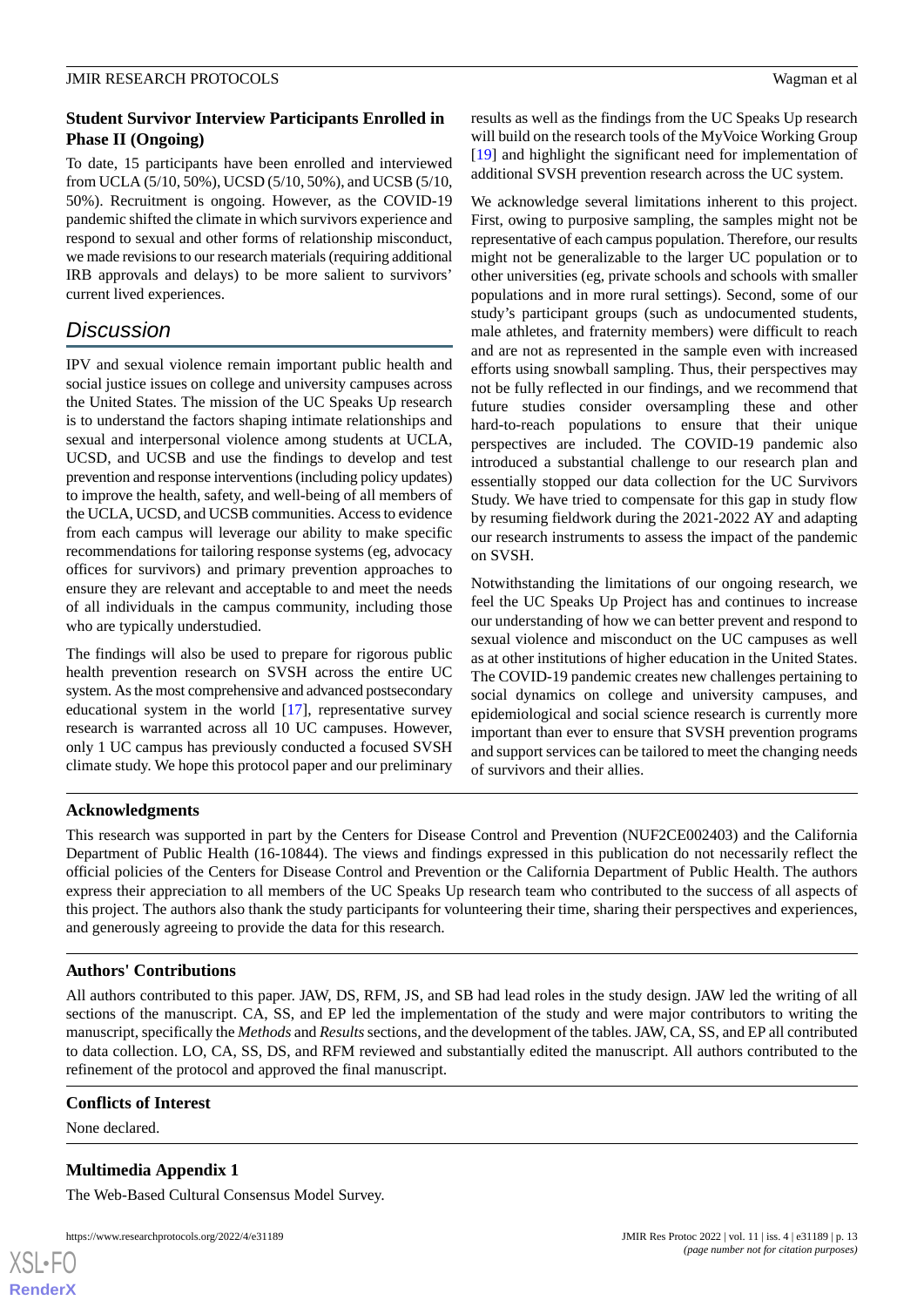### <span id="page-13-0"></span>**References**

- <span id="page-13-1"></span>1. AAU campus climate survey on sexual assault and sexual misconduct. University of Pennsylvania. URL: [https://ira.](https://ira.upenn.edu/surveys-penn-community/aau-campus-climate-survey-sexual-assault-and-sexual-misconduct) [upenn.edu/surveys-penn-community/aau-campus-climate-survey-sexual-assault-and-sexual-misconduct](https://ira.upenn.edu/surveys-penn-community/aau-campus-climate-survey-sexual-assault-and-sexual-misconduct)[accessed 2022-02-08]
- 2. The National Intimate Partner and Sexual Violence Survey (NISVS) 2010 summary report. National Center for Injury Prevention and Control, Centers for Disease Control and Prevention. URL: [https://www.cdc.gov/violenceprevention/pdf/](https://www.cdc.gov/violenceprevention/pdf/nisvs_report2010-a.pdf) nisvs report $2010$ -a.pdf [accessed 2022-02-08]
- <span id="page-13-3"></span><span id="page-13-2"></span>3. Intimate partner violence surveillance: uniform definitions and recommended data elements. National Center for Injury Prevention and Control, Centers for Disease Control and Prevention. URL: [https://www.cdc.gov/violenceprevention/pdf/](https://www.cdc.gov/violenceprevention/pdf/ipv/intimatepartnerviolence.pdf) [ipv/intimatepartnerviolence.pdf](https://www.cdc.gov/violenceprevention/pdf/ipv/intimatepartnerviolence.pdf) [accessed 2022-02-08]
- <span id="page-13-4"></span>4. Cho H, Huang L. Aspects of help seeking among collegiate victims of dating violence. J Fam Viol 2016 May 4;32(4):409-417. [doi: [10.1007/s10896-016-9813-3](http://dx.doi.org/10.1007/s10896-016-9813-3)]
- <span id="page-13-5"></span>5. Sexual violence surveillance: uniform definitions and recommended data elements. National Center for Injury Prevention and Control, Centers for Disease Control and Prevention. URL: [https://www.cdc.gov/violenceprevention/pdf/](https://www.cdc.gov/violenceprevention/pdf/sv_surveillance_definitionsl-2009-a.pdf) [sv\\_surveillance\\_definitionsl-2009-a.pdf](https://www.cdc.gov/violenceprevention/pdf/sv_surveillance_definitionsl-2009-a.pdf) [accessed 2022-02-08]
- <span id="page-13-6"></span>6. Campbell R, Dworkin E, Cabral G. An ecological model of the impact of sexual assault on women's mental health. Trauma Violence Abuse 2009 Jul;10(3):225-246. [doi: [10.1177/1524838009334456\]](http://dx.doi.org/10.1177/1524838009334456) [Medline: [19433406](http://www.ncbi.nlm.nih.gov/entrez/query.fcgi?cmd=Retrieve&db=PubMed&list_uids=19433406&dopt=Abstract)]
- <span id="page-13-7"></span>7. Mengo C, Black BM. Violence victimization on a college campus. J College Student Retention Res Theory Pract 2015 May 11;18(2):234-248. [doi: [10.1177/1521025115584750\]](http://dx.doi.org/10.1177/1521025115584750)
- <span id="page-13-8"></span>8. Coulter RW, Mair C, Miller E, Blosnich JR, Matthews DD, McCauley HL. Prevalence of past-year sexual assault victimization among undergraduate students: exploring differences by and intersections of gender identity, sexual identity, and race/ethnicity. Prev Sci 2017 Aug;18(6):726-736 [[FREE Full text\]](http://europepmc.org/abstract/MED/28210919) [doi: [10.1007/s11121-017-0762-8](http://dx.doi.org/10.1007/s11121-017-0762-8)] [Medline: [28210919](http://www.ncbi.nlm.nih.gov/entrez/query.fcgi?cmd=Retrieve&db=PubMed&list_uids=28210919&dopt=Abstract)]
- <span id="page-13-9"></span>9. Carmody MD, Cruz TH, Soto Mas F, Qeadan F, Handal AJ. Violence and the academic lives of college students at the intersection of race/ethnicity and sexual orientation/gender identity. J Interpers Violence 2020 Sep 20:886260520958654. [doi: [10.1177/0886260520958654](http://dx.doi.org/10.1177/0886260520958654)] [Medline: [32954934\]](http://www.ncbi.nlm.nih.gov/entrez/query.fcgi?cmd=Retrieve&db=PubMed&list_uids=32954934&dopt=Abstract)
- <span id="page-13-10"></span>10. Bonomi A, Nichols E, Kammes R, Green T. Sexual violence and intimate partner violence in college women with a mental health and/or behavior disability. J Womens Health (Larchmt) 2018 Mar;27(3):359-368. [doi: [10.1089/jwh.2016.6279\]](http://dx.doi.org/10.1089/jwh.2016.6279) [Medline: [28504561](http://www.ncbi.nlm.nih.gov/entrez/query.fcgi?cmd=Retrieve&db=PubMed&list_uids=28504561&dopt=Abstract)]
- <span id="page-13-11"></span>11. Campe MI. College campus sexual assault and female students with disabilities. J Interpers Violence 2021 Aug;36(15-16):NP7971-NP7996. [doi: [10.1177/0886260519840405\]](http://dx.doi.org/10.1177/0886260519840405) [Medline: [30943828\]](http://www.ncbi.nlm.nih.gov/entrez/query.fcgi?cmd=Retrieve&db=PubMed&list_uids=30943828&dopt=Abstract)
- <span id="page-13-12"></span>12. Kirkner A, Plummer S, Findley PA, McMahon S. Campus sexual violence victims with disabilities: disclosure and help seeking. J Interpers Violence 2020 Oct 26:886260520967149. [doi: [10.1177/0886260520967149](http://dx.doi.org/10.1177/0886260520967149)] [Medline: [33103557](http://www.ncbi.nlm.nih.gov/entrez/query.fcgi?cmd=Retrieve&db=PubMed&list_uids=33103557&dopt=Abstract)]
- <span id="page-13-13"></span>13. The White House Task Force. Not Alone: The First Report of the White House Task Force to Protect Students from Sexual Assault. Scotts Valley, California, US: Createspace Independent Publishing; 2014.
- <span id="page-13-14"></span>14. OVW grants and programs. United States Department of Justice. URL:<https://www.justice.gov/ovw/grant-programs> [accessed 2022-02-08]
- <span id="page-13-15"></span>15. Initial report to the President: President's task force on preventing and responding to sexual violence and sexual assault. University of California. 2014. URL: [https://www.universityofcalifornia.edu/sites/default/files/report\\_9152014.pdf](https://www.universityofcalifornia.edu/sites/default/files/report_9152014.pdf) [accessed] 2022-03-01]
- <span id="page-13-16"></span>16. Cantalupo NC. Institution-specific victimization surveys: addressing legal and practical disincentives to gender-based violence reporting on college campuses. Trauma Violence Abuse 2014 Jul;15(3):227-241. [doi: [10.1177/1524838014521323](http://dx.doi.org/10.1177/1524838014521323)] [Medline: [24626456](http://www.ncbi.nlm.nih.gov/entrez/query.fcgi?cmd=Retrieve&db=PubMed&list_uids=24626456&dopt=Abstract)]
- <span id="page-13-17"></span>17. A comparison of the University of California Campuses. ThoughtCo. URL: [https://www.thoughtco.com/](https://www.thoughtco.com/comparison-university-of-california-campuses-786974) [comparison-university-of-california-campuses-786974](https://www.thoughtco.com/comparison-university-of-california-campuses-786974) [accessed 2022-02-08]
- <span id="page-13-18"></span>18. Mellins CA, Walsh K, Sarvet AL, Wall M, Gilbert L, Santelli JS, et al. Sexual assault incidents among college undergraduates: Prevalence and factors associated with risk. PLoS One 2017;12(11):e0186471 [\[FREE Full text\]](https://dx.plos.org/10.1371/journal.pone.0186471) [doi: [10.1371/journal.pone.0186471\]](http://dx.doi.org/10.1371/journal.pone.0186471) [Medline: [29117226](http://www.ncbi.nlm.nih.gov/entrez/query.fcgi?cmd=Retrieve&db=PubMed&list_uids=29117226&dopt=Abstract)]
- <span id="page-13-20"></span><span id="page-13-19"></span>19. MyVoice: Survey Implementation Overview and Lessons Learned. Berkeley: MyVoice Working Goup, University of California; 2019.
- 20. About UCLA: fast facts. UCLA. URL: <https://newsroom.ucla.edu/ucla-fast-facts> [accessed 2022-02-08]
- 21. UC San Diego Institutional Research. Office of Institutional Research Academic Affairs. URL: [https://ir.ucsd.edu/\\_files/](https://ir.ucsd.edu/_files/stats-data/profile/profile-2018-2019.pdf) [stats-data/profile/profile-2018-2019.pdf](https://ir.ucsd.edu/_files/stats-data/profile/profile-2018-2019.pdf) [accessed 2022-02-08]
- 22. UCSB student population. UNIVSTATS. URL: [https://www.univstats.com/colleges/university-of-california-santa-barbara/](https://www.univstats.com/colleges/university-of-california-santa-barbara/student-population/) [student-population/](https://www.univstats.com/colleges/university-of-california-santa-barbara/student-population/) [accessed 2022-02-08]
- 23. McMahon S, Stepleton K, Cusano J. Understanding and responding to campus sexual assault- A guide to climate assessment for colleges and universities. Rutgers School of Social Work. URL: [http:/](http://file:///C:/Users/user/Downloads/completed_guide_includes_revised_conceptual_model.pdf) [/file:///C:/Users/user/Downloads/completed\\_guide\\_includes\\_revised\\_conceptual\\_model.pdf](http://file:///C:/Users/user/Downloads/completed_guide_includes_revised_conceptual_model.pdf) [accessed 2022-02-08]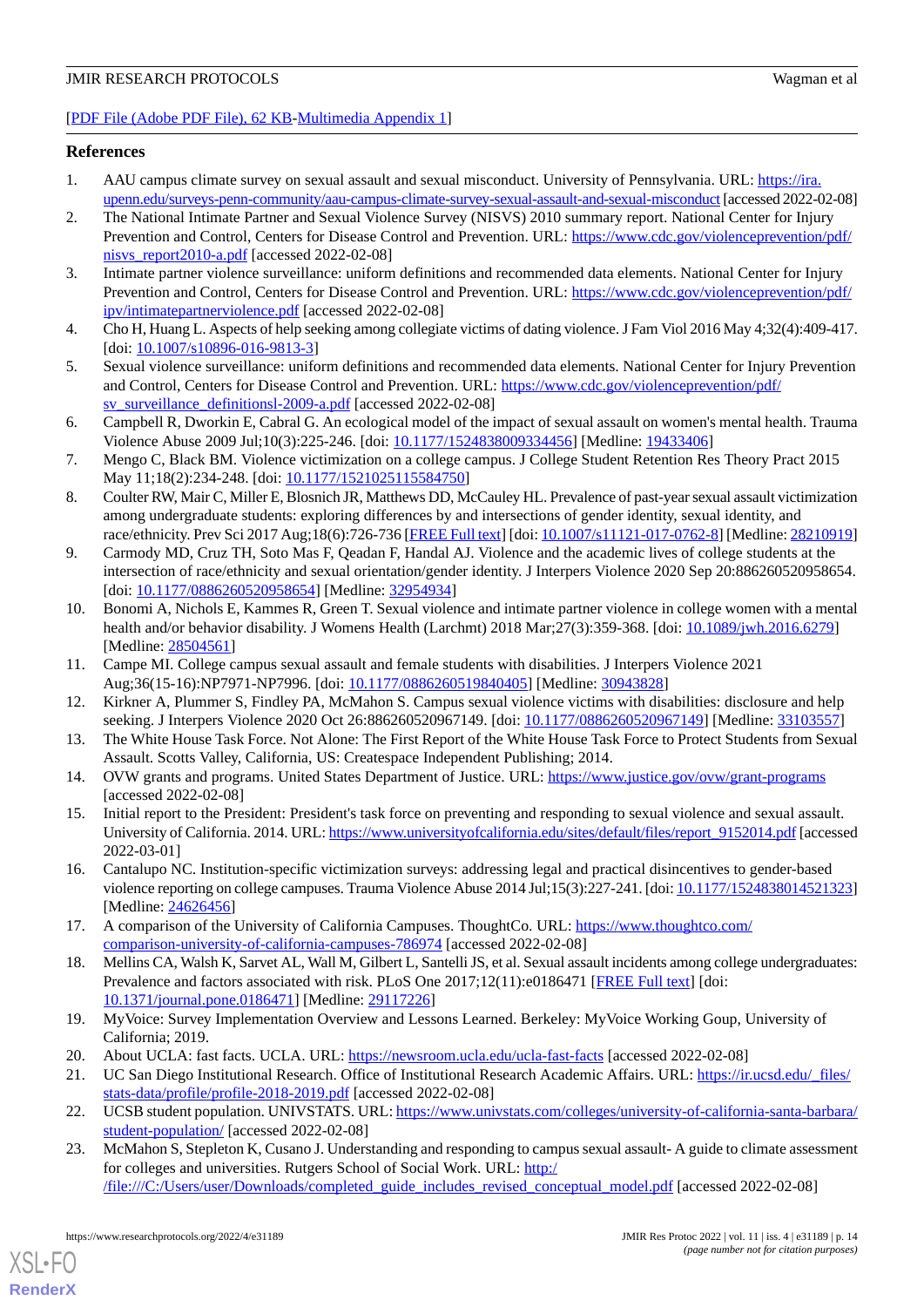- <span id="page-14-0"></span>24. Weller SC. Cultural consensus theory: applications and frequently asked questions. Field Methods 2016 Jul 21;19(4):339-368. [doi: [10.1177/1525822x07303502](http://dx.doi.org/10.1177/1525822x07303502)]
- <span id="page-14-2"></span><span id="page-14-1"></span>25. Ulijaszek S. Cultural consensus modeling of disease. In: When Culture Impacts Health Global Lessons for Effective Health Research. Cambridge, Massachusetts, United States: Academic Press; 2013.
- <span id="page-14-3"></span>26. Purzycki BG, Jamieson-Lane A. AnthroTools: an R package for cross-cultural ethnographic data analysis. Cross Cultural Res 2016 Nov 30;51(1):51-74. [doi: [10.1177/1069397116680352](http://dx.doi.org/10.1177/1069397116680352)]
- <span id="page-14-4"></span>27. Smith J, Borgatti S. Salience CountsAnd so does accuracy: correcting and updating a measure for free-list-item salience. J Linguistic Anthropology 1997 Dec;7(2):208-209 [[FREE Full text\]](https://doi.org/10.1525/jlin.1997.7.2.208) [doi: [10.1525/jlin.1997.7.2.208\]](http://dx.doi.org/10.1525/jlin.1997.7.2.208)
- <span id="page-14-5"></span>28. R Core Team. R: A Language and Environment for Statistical Computing. Vienna, Austria: R Foundation for Statistical Computing; 2018.
- <span id="page-14-6"></span>29. Dedoose Version 9.0.17, Web Application for Managing, Analyzing, and Presenting Qualitative and Mixed Method Research Data. Los Angeles, CA: SocioCultural Research Consultants; 2021.
- 30. Bloom BE, Park E, Swendeman D, Oaks L, Sumstine S, Amabile C, et al. Opening the "Black box": student-generated solutions to improve sexual violence response and prevention efforts for undergraduates on college campuses. Violence Against Women 2022 Jan 18:10778012211068063. [doi: [10.1177/10778012211068063](http://dx.doi.org/10.1177/10778012211068063)] [Medline: [35040708\]](http://www.ncbi.nlm.nih.gov/entrez/query.fcgi?cmd=Retrieve&db=PubMed&list_uids=35040708&dopt=Abstract)
- 31. Mitra A, Swendeman D, Sumstine S, Sorin CR, Bloom BE, Wagman JA. Structural barriers to accessing the campus assault resources and education (CARE) offices at the University of California (UC) campuses. J Interpers Violence 2021 Sep 08:8862605211042813. [doi: [10.1177/08862605211042813\]](http://dx.doi.org/10.1177/08862605211042813) [Medline: [34496663\]](http://www.ncbi.nlm.nih.gov/entrez/query.fcgi?cmd=Retrieve&db=PubMed&list_uids=34496663&dopt=Abstract)
- 32. Bloom BE, Sorin CR, Oaks L, Wagman JA. Graduate students' knowledge and utilization of campus sexual violence and sexual harassment resources. J Am Coll Health 2021 Jul 09:1-4. [doi: [10.1080/07448481.2021.1942010](http://dx.doi.org/10.1080/07448481.2021.1942010)] [Medline: [34242553\]](http://www.ncbi.nlm.nih.gov/entrez/query.fcgi?cmd=Retrieve&db=PubMed&list_uids=34242553&dopt=Abstract)
- <span id="page-14-7"></span>33. Bloom BE, Sorin CR, Wagman JA, Oaks L. Employees, advisees, and emerging scholars: a qualitative analysis of graduate students' roles and experiences of sexual violence and sexual harassment on college campuses. Sex Cult 2021;25(5):1653-1672 [[FREE Full text](http://europepmc.org/abstract/MED/34776727)] [doi: [10.1007/s12119-021-09841-w\]](http://dx.doi.org/10.1007/s12119-021-09841-w) [Medline: [34776727\]](http://www.ncbi.nlm.nih.gov/entrez/query.fcgi?cmd=Retrieve&db=PubMed&list_uids=34776727&dopt=Abstract)
- <span id="page-14-9"></span><span id="page-14-8"></span>34. 4299.0 - Student-athletes', coaches' and administrators' perspectives of sexual violence on three campuses with ncaa division I and II athletic programs. APHA 2020. URL:<https://apha.confex.com/apha/2020/meetingapp.cgi/Paper/466425> [accessed 2022-02-08]
- 35. Transcribe create share. Trint. URL: <https://trint.com/> [accessed 2022-02-08]
- 36. Putting women first : ethical and safety recommendations for research on domestic violence against women. World Health Organization. URL: <https://apps.who.int/iris/handle/10665/65893> [accessed 2022-02-08]

# **Abbreviations**

**AY:** academic year **CARE:** Campus Assault Resources and Education **CCM:** cultural consensus modeling **FGD:** focus group discussion **HRPP:** Human Research Protection Program **IDI:** in-depth interview **IPV:** intimate partner violence **IRB:** institutional review board **LGBTQIA+:** lesbian; gay; bisexual; transgender; queer or questioning; intersex; asexual; and all other sexualities, sexes, and genders **SVSH:** sexual violence and sexual harassment **UC:** University of California **UCLA:** University of California, Los Angeles **UCSB:** University of California, Santa Barbara **UCSD:** University of California, San Diego **VAWC:** violence against women and children **WHGE-COE:** Women's Health, Gender, and Empowerment Center of Expertise